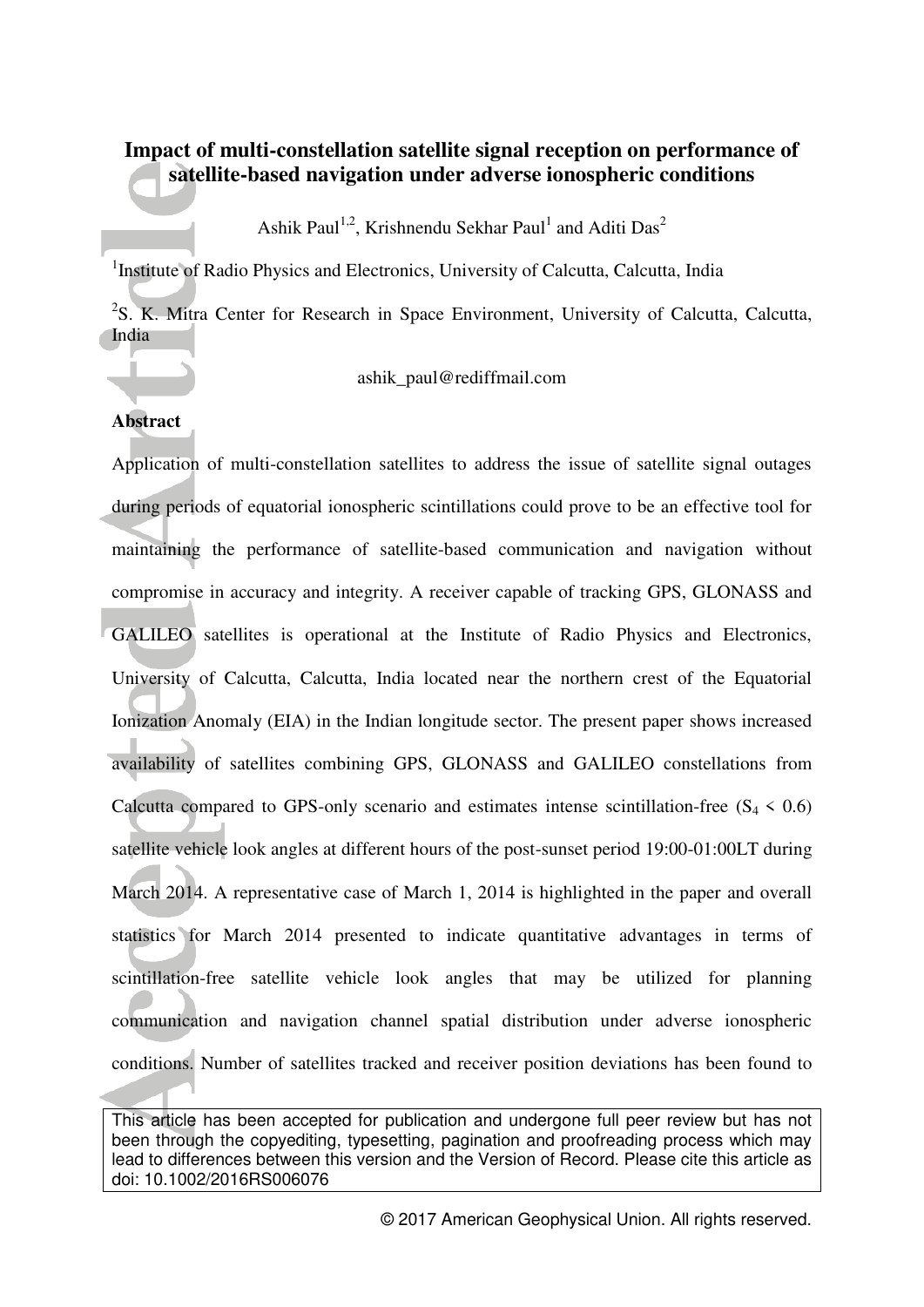show a good correspondence with the occurrence of intense scintillations and poor user receiver-satellite link geometry. The ground projection of the 350-km subionospheric points corresponding to multi-constellation shows extended spatial coverage during periods of scintillations  $(0.2 < S<sub>4</sub> < 0.6)$  compared to GPS.

#### **Introduction**

Multi-constellation satellite signal reception capability has provided an important tool for enhancing the performance of satellite based navigation system under conditions of intense ionospheric scintillations as experienced during equinoctial months of high sunspot number years at equatorial locations. The equatorial ionosphere is characterized by sharp latitudinal gradients of ionization for a major part of the day existing till about 22:00LT. Transionospheric satellite links operating near the crests of the Equatorial Ionization Anomaly (EIA) experience unusually large range errors and range error rates through such steep ionization gradients which may be particularly hazardous for reliable operation of high dynamic platforms like an aircraft [*DasGupta et al.*, 2006].

Global Navigation Satellite System (GNSS) comprises of the constellations GPS, GLONASS, GALILEO and SBAS, Ground-Based Augmentation System (GBAS), and Aircraft Based Augmentation System (ABAS). The basic function of GNSS is to provide collectively world-wide Positioning, Navigation, and Timing (PNT) determination capability available from one or more satellite constellations. Presently there are 31 operational GPS satellites while GLONASS has declared full-operational constellation of 24 'healthy' satellites. Combining GPS, GLONASS and GALILEO constellations, an average 15 satellites are expected to be in view.

One of the major deterrents to successful implementation of satellite-based communication and navigation service is related to sharp latitudinal gradients of ionization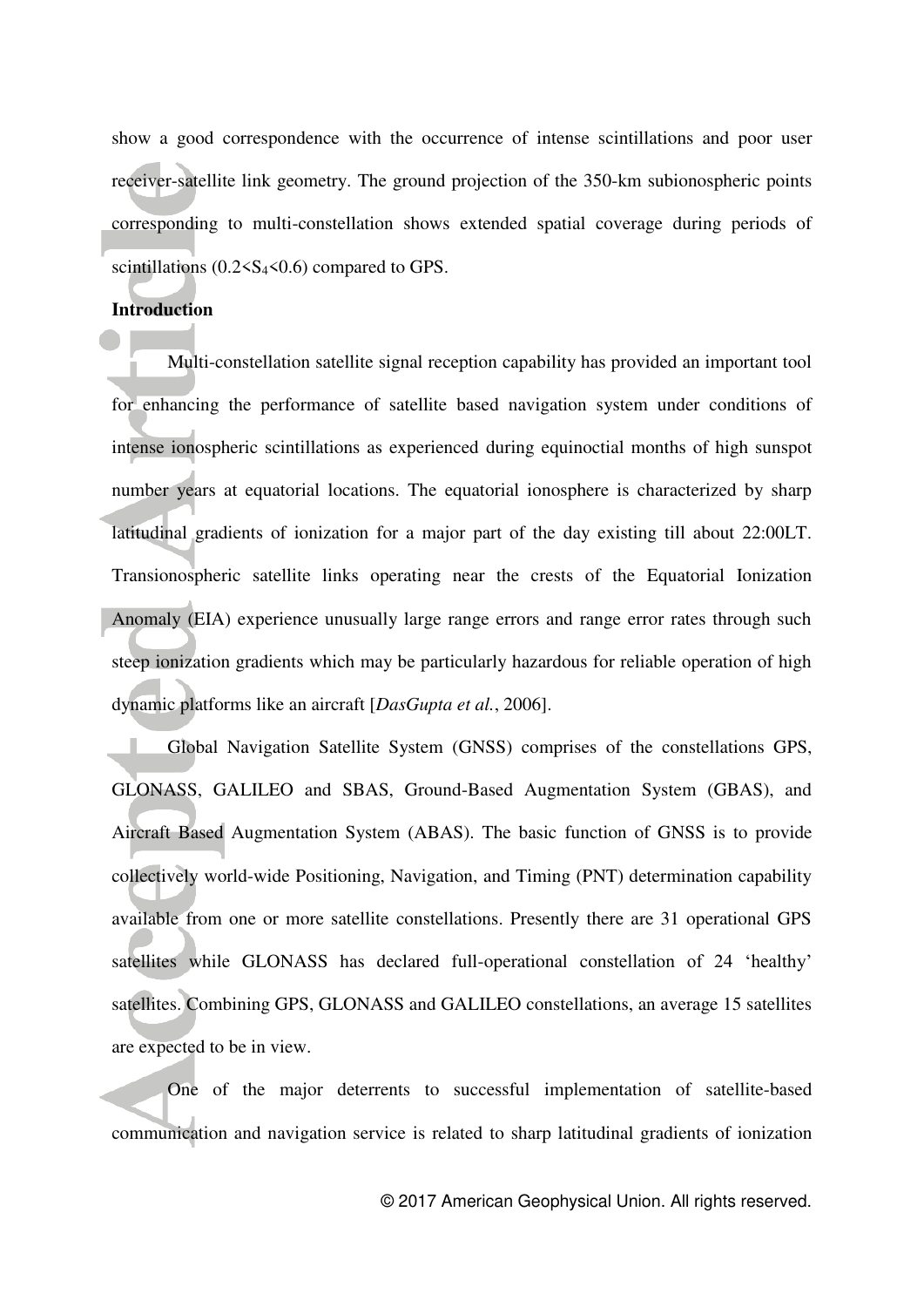occurring during the daytime and intense Space Weather events in the post sunset hours, affecting transionospheric satellite links particularly in the equatorial region [*Carrano and Groves*, 2010; *Humphreys et al.*, 2010a; *Paul et al*., 2011; *Roy and Paul*, 2013; *Das et al.*, 2014]. Ionospheric scintillations may cause amplitude fades in excess of 20dB-Hz on GNSS channels at equatorial locations. This figure assumes importance in view of the fact that conventional communication receivers have a typical dynamic range of 25-30dB-Hz. These fades could cause cycle slips, and stress the receiver to lose lock on the transmitted signals to be re-acquired at a later time leading to intermittent availability of service.

Deep and frequent signal fading as observed during solar maxima at equatorial latitudes can lead to frequent loss of carrier tracking lock of GPS receivers. The loss of these satellites can significantly reduce navigation availability. However the spatial diversity of GNSS satellites (GPS, GLONASS, GALILEO and COMPASS) can mitigate the impact of ionospheric scintillations on satellite-based navigation, of particular importance being application to high dynamic platforms like aircrafts. A GNSS receiver may briefly lose some satellites simultaneously, but if the receiver can track a minimum of four satellites with good geometry, navigation is still possible [*Kaplan and Hegarty*, 2006]. In addition to the intensity of scintillations, the number of satellites affected by scintillations is also a very important factor since a greater number of satellites under lower scintillation intensity may be more problematic for GNSS-based aviation than less number of satellites with much higher scintillation intensity [*Seo et al.*, 2011].

GNSS amplitude scintillation studies from Dakar (magnetic latitude: 5.88°N) in Africa near the magnetic equator observed during late 2012 to early 2014 highlight longitudinal variations in its occurrence over this region [*Akala et al.*, 2016]. The severity and longer duration of equatorial scintillations and its resultant effect on GPS performance have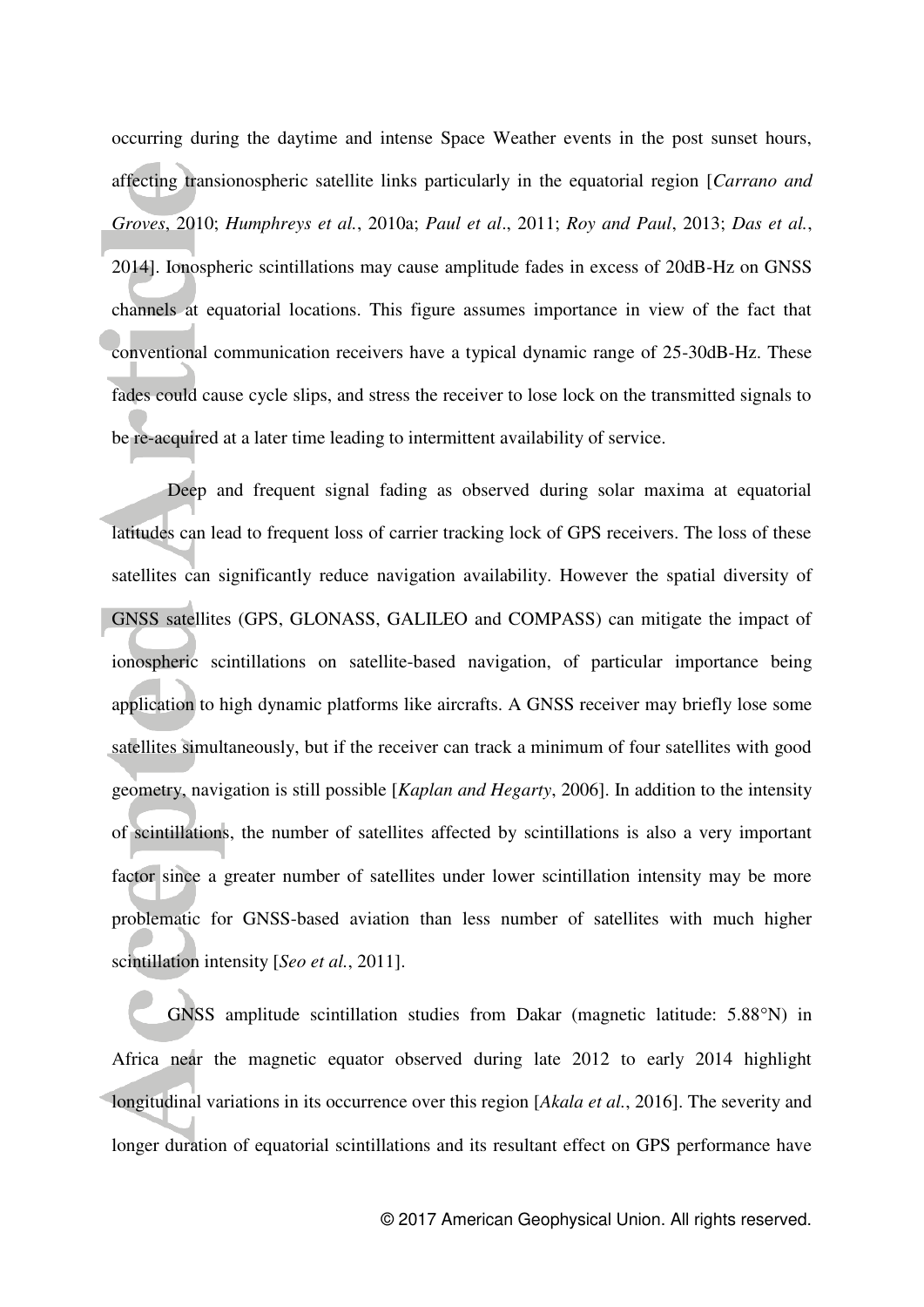been compared with the high-latitude occurrence of scintillations [*Jiao and Morton*, 2015]. Reports of the effects of equatorial ionospheric scintillations on EGNOS are available in literature [*Arenas et al.*, 2016].

In determining navigation solutions, the number of satellites that are lost simultaneously to deep fading is very vital. A receiver with fast reacquisition capability will reduce the chance of simultaneous losses of satellites to deep fades, thereby providing better navigation performance. WAAS MOPS requirement stipulates that for satellite signal outages of 30s or less when the remaining satellites provide GDOP  $\leq 6$ , the equipment shall reacquire the satellite within 20s from the time the signal is reintroduced [*RTCA*, 2006]. Applicability of these conditions to the highly dynamic equatorial ionosphere has to be tested and validated before implementation. There is sufficient motivation to test the applicability of this condition to equatorial anomaly locations where daytime ionization gradients introduce large range errors and night-time ionization density irregularities cause  $C/N_0$  fades and cycle slips more intense compared to mid-latitudes even under magnetic quiet conditions.

Earlier during 1999-2002, combined GPS-GLONASS receivers were operated at some locations in India where it was reported that availability of GLONASS satellites were limited from equatorial locations [*Banerjee et al.*, 2002]. Studies conducted earlier have reported that the detrimental effects of the sharp latitudinal gradients of ionization occurring in the equatorial region may be limited if sufficient number of satellite links are available at high elevation angles in excess of 60° [*Paul et al.* 2005].

 It has been observed using TEC measured in 2004 along a chain of stations located more-or-less along 77°E meridian under the Indian SBAS program GAGAN that the median grid scale of latitude and longitude for TEC variation less than 3TECU (for an acceptable range error of 50cm) varied from  $(0.64^{\circ} - 0.87^{\circ}) \times (0.23^{\circ} - 0.49^{\circ})$  at elevation angles greater

© 2017 American Geophysical Union. All rights reserved.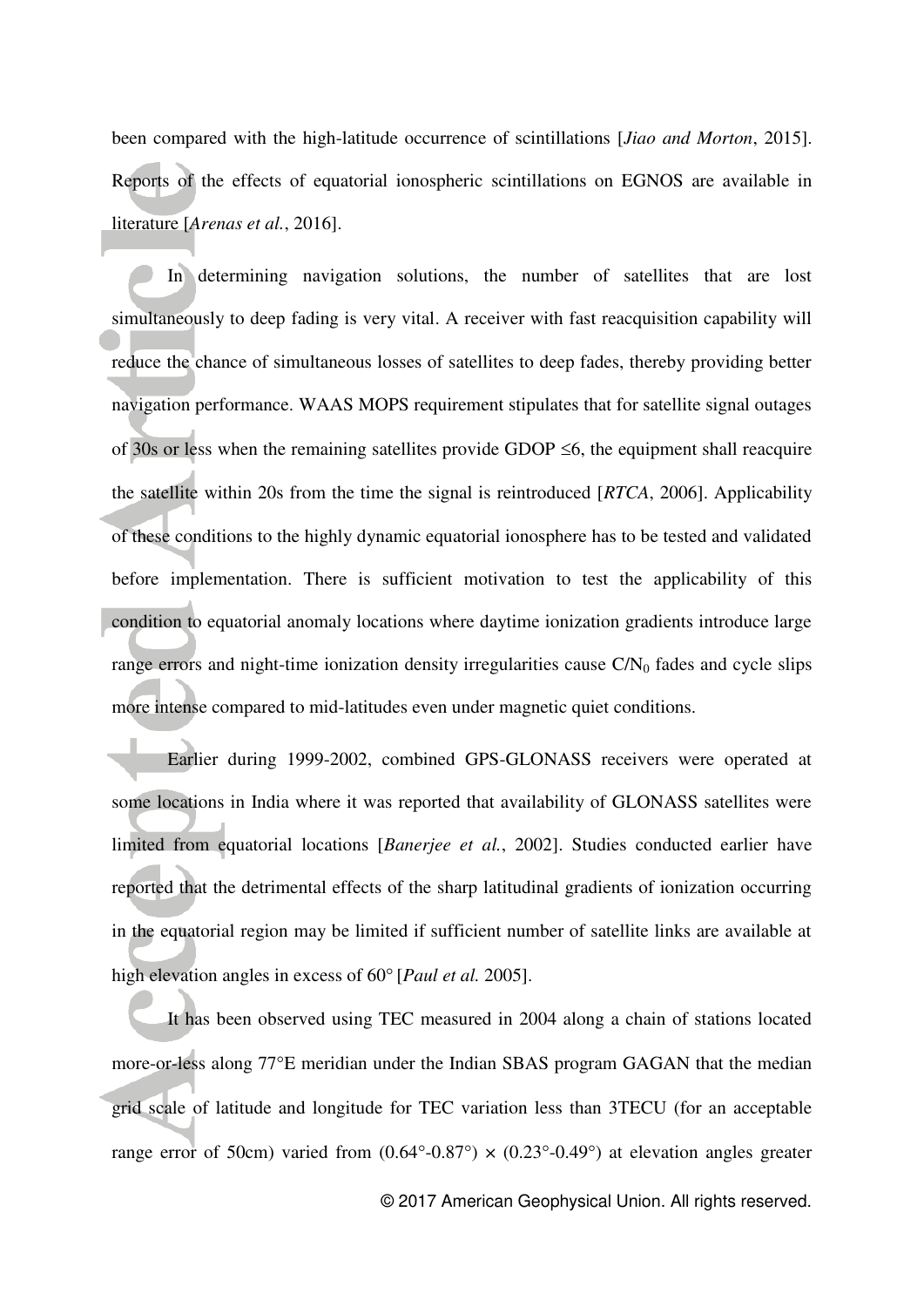than  $70^{\circ}$  [*Paul et al.*, 2011]. It should be borne in mind that these figures were arrived at during a moderate sunspot number period. Thus more stringent requirements may be imposed during solar maximum period. With the increased number of satellites under GNSS resulting in large number of ionospheric pierce points, availability of sufficient satellite links at varying elevation angles may result in improved accuracy and hence less stringent requirement for grid size even under the highly dynamic equatorial ionosphere.

#### **Data**

A multi-constellation GNSS receiver capable of tracking GPS, GLONASS and GALILEO satellites at L1 (1575.42MHz), L2 (1227.6MHz) and L5 (1176.45MHz) frequencies is operational at the Institute of Radio Physics and Electronics (IRPE), University of Calcutta (22.58°N 88.38°E geographic; magnetic dip: 32°N), Calcutta, India since April 2013. It provides at its output elevation, azimuth, time (UTC), carrier-to-noise  $(C/N_0)$  ratio and amplitude scintillation index  $S_4$  at a sampling interval of 1minute. The receiver position data are available at 50Hz sampling. Analyses of amplitude scintillations measured by the S<sup>4</sup> index have been done for all satellite vehicles observed from Calcutta during 13:00-19:00UT of March 2014. An elevation mask angle of 15° has been chosen to eliminate the effects of multipath on the GPS and GNSS observations [*Parkinson and Spilker*, 1996]. On a particular satellite track, portions with  $0.2 < S_4 < 0.6$  above an elevation of 15° have been selected to identify intense scintillation-free condition. Satellite elevation and azimuth range over this section of the track have been noted for every hour during 19:00-01:00LT on every night of March 2014. The 99 percentile value of all such elevation and azimuth range for each hour over the entire month has been calculated using the standard formula available. The number of GPS and multi-constellation satellites tracked available from the receiver has been utilized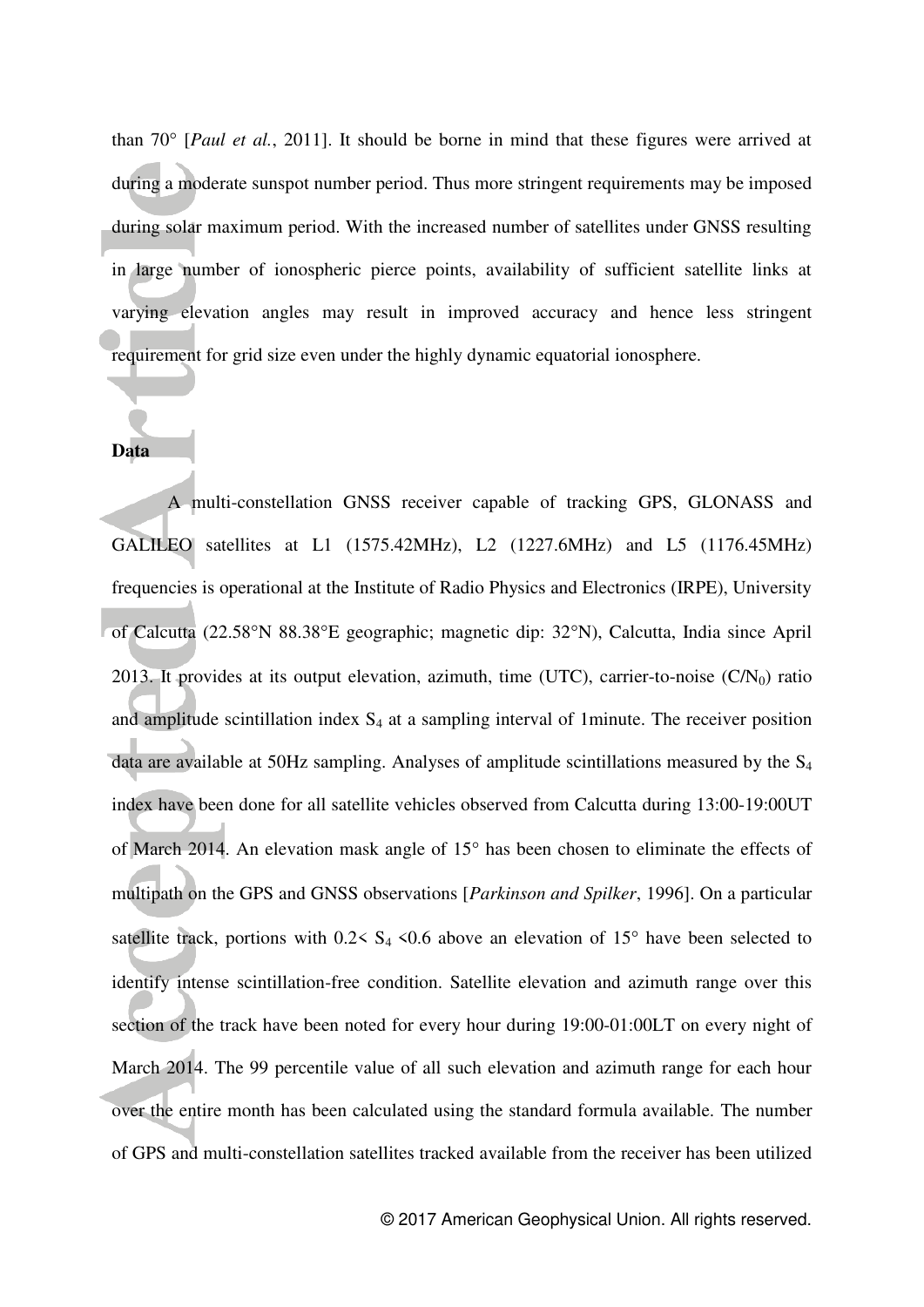to understand the effects of the ionospheric irregularities from early evening hours to local midnight. In this paper, satellite vehicle links are ray paths of radio signals transmitted from the satellite to the user receiver.

A dual-frequency GPS receiver is operational at the Institute of Radio Physics and Electronics, University of Calcutta under the international SCIntillation Network Decision Aid (SCINDA) program of the US Air Force since November 2006. The receiver provides at its output satellite elevation, azimuth, carrier-to-noise  $(C/N<sub>O</sub>)$  ratio,  $S<sub>4</sub>$ , and UTC at 1minute sampling and the position data with 1s sampling, which are uploaded to the website http://capricorn.bc.edu/scinda/india and available to authorized users. Receiver position information in terms of latitude and longitude are available from the SCINDA receiver operational at IRPE. In the present paper, receiver position deviations have been studied from GPS and GNSS receiver to understand relative advantages of observing multiple constellations. In order to maintain uniformity, the plots of receiver position deviations use a scaled down sampling rate of 1Hz for the multi-constellation receiver.

Classification of intensity of amplitude scintillation could be done on the basis of Scintillation Index [SI(dB)] [*Whitney et al.*, 1969] and S<sub>4</sub> index [*Briggs and Parkin*, 1963]. The Scintillation Index (SI) values 4-8dB correspond to the range  $0.2 \le S_4 \le 0.4$ , 8-15dB correspond to 0.4<S4≤0.6 while SI≥15dB correspond to S4>0.6 [*Whitney*, 1974]. SI of 4-8dB qualify as mild scintillation, 8-15dB is moderate scintillation while SI≥15dB occurs under intense scintillations. According to scattering theory, an SI of 15 dB corresponds to a signal fade of 12 dB. A fade of more than 10 dB may cause loss of receiver lock on the satellitebased navigation systems. Assuming that the receiver has a fade margin of less than 12 dB, the link will be disrupted under the chosen intensity of scintillations [*Ray et al.*, 2003]. An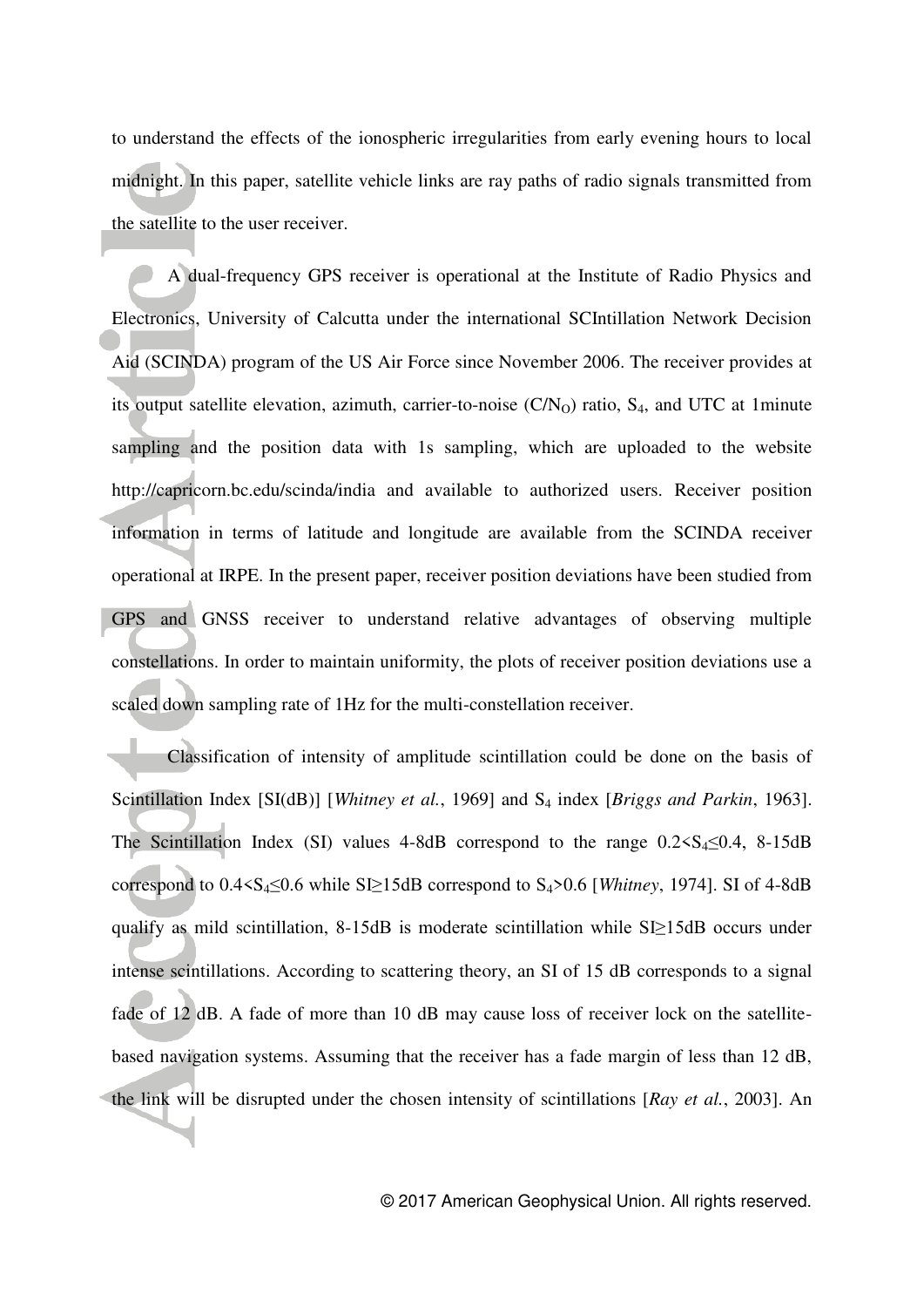increase in the amplitude fade margin may be achieved by narrowing the receiver loop bandwidth, but this would make the receiver vulnerable to phase fluctuations.

This paper presents a representative case for March 1, 2014 during 19:00-23:00LT when most of the intense scintillation cases were encountered and an overall statistics for March 2014 to stress the importance of application of spatial diversity technique to plan communication and navigation signal distribution in space under periods of ionospheric scintillations which may result in severe outages resulting in compromise of performance of satellite-based communication and navigation services.

#### **Results**

Availability of multi-constellation satellites during different hours of a day was studied from Calcutta for March 2014. Figure 1 shows the availability of GPS, GLONASS and GALILEO satellites from IRPE on a particular day, March 23, 2014. The values indicate total number of GPS, GLONASS and GALILEO satellites tracked during every hour over a 24 hour period from 06:00LT of March 23, 2014. Significantly larger number of transionospheric satellite links were available instantaneously, particularly during 16:00- 22:00LT when 12 GPS, 7 GLONASS and 2 GALILEO satellites were tracked. In comparison normally 10-12 satellites are observed under GPS-only scenario. This improved geometry thereby provides scope for application of spatial diversity techniques to improve navigation position solutions during ionospheric scintillations.

 During March 2014, it is extremely important to note that intense GPS scintillations with S<sub>4</sub>>0.6 were recorded on all 31 nights from Calcutta on SV links above an elevation mask of 15 . Sky plots corresponding to 350-km subionospheric tracks of the satellites

© 2017 American Geophysical Union. All rights reserved.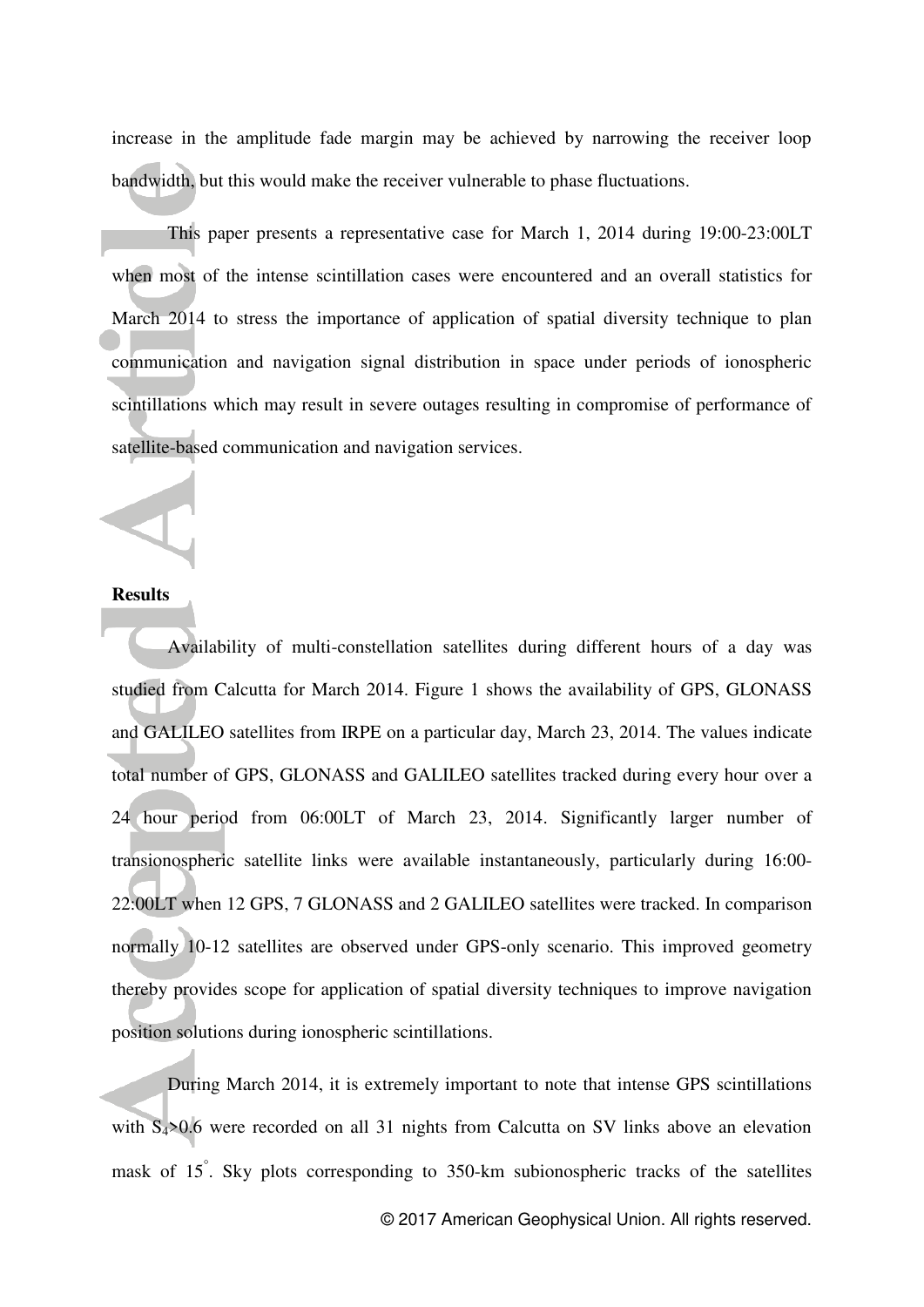affected by amplitude scintillations during that time interval were plotted to understand the changing look angles affected by different levels of amplitude scintillations every hour, namely, mild  $(0.2 \le S_4 \le 0.4)$ , moderate  $(0.4 \le S_4 \le 0.6)$  and intense  $(S_4 > 0.6)$  during that time period. The different levels of scintillations are indicated by different colours on the subionospheric tracks.

Figure 2 shows the sky plots of SV links affected by different levels of scintillations during 19:00-20:00LT of March 15, 2014 for (a) GPS and (b) combining GPS, GLONASS and GALILEO. It could be understood that the number of SV links either unaffected  $(S_4<0.2)$ or mildly affected  $(0.2 \le S_4 \le 0.4)$  are much more when combining GPS, GLONASS and GALILEO observations as shown in Figure 2(b).

On March 1, 2014, intense amplitude scintillations  $(S_4>0.6)$  and associated fluctuations in carrier-to-noise ratios  $(C/N_0)$  were noted on 6 GPS and 8 GLONASS links above an elevation mask of  $15^{\circ}$  during 19:00-01:00LT. In order to quantify the relative advantage of using multi-constellations compared to GPS-only situation particularly under ionospheric scintillation condition, proportion of satellite vehicle (SV) look angles unaffected by intense scintillations  $(S_4<0.6)$  every hour during 19:00-01:00LT was estimated to assess the improvement, if any, and applicability of the principle of spatial diversity for ionospheric scintillation mitigation.

Figures 3(a) and 3(b) show the spatial distribution of satellites links affected by different levels of scintillations during 19:00-20:00LT observed from Calcutta on (a) GPS and (b) GNSS (GPS, GLONASS and GALILEO combined) on March 1, 2014. Figures 3(c) and 3(d) represent sky plots of GPS and GNSS SV links respectively affected by different levels of scintillations during 20:00-21:00LT from Calcutta. The different coloured circles represent different intensities of scintillations.

© 2017 American Geophysical Union. All rights reserved.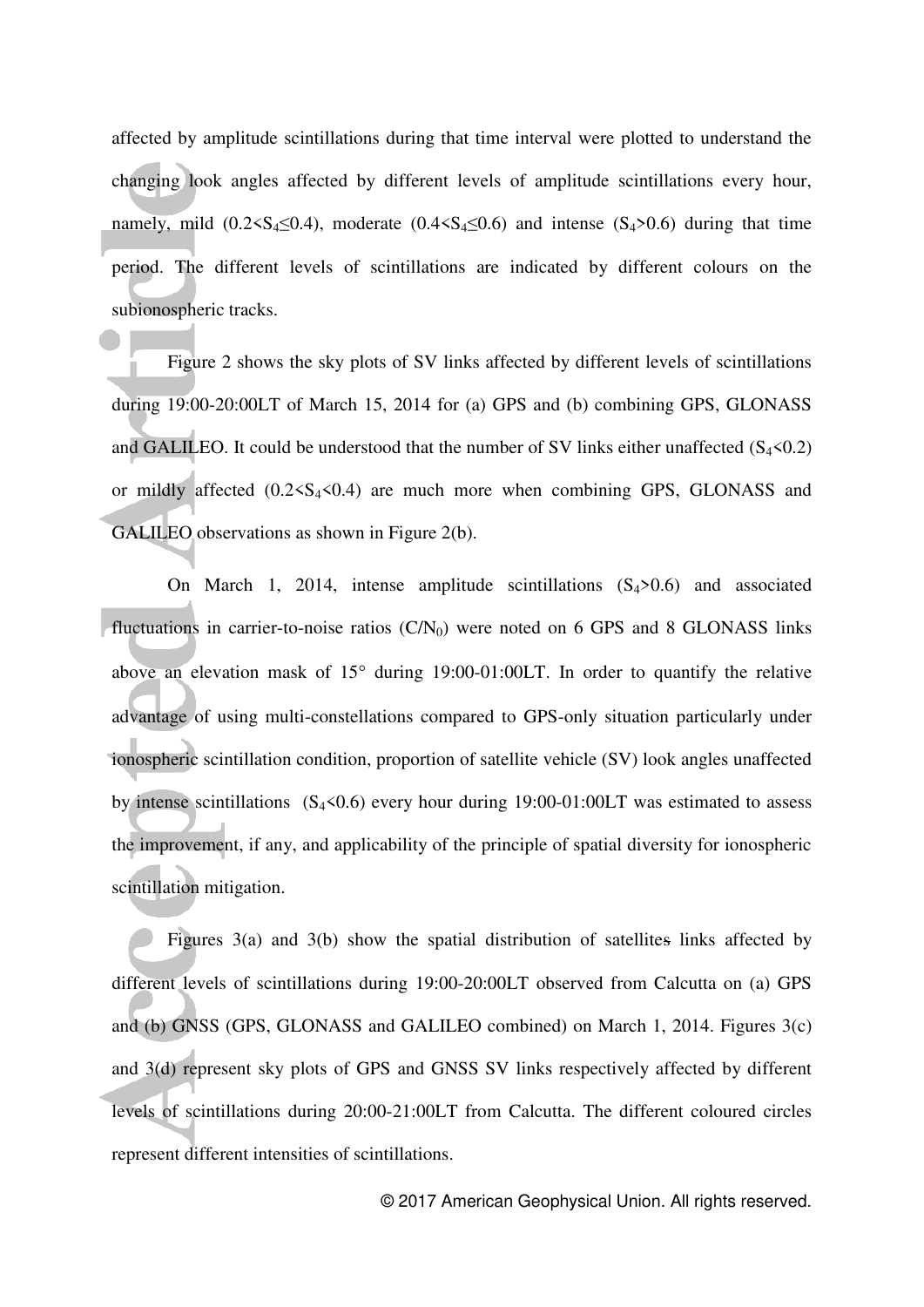Figure 4 shows the spatial distribution of satellites links affected by different levels of scintillations on March 1, 2014 observed from Calcutta during 21:00-22:00LT on (a) GPS and (b) GNSS (GPS, GLONASS and GALILEO combined), and 22:00-23:00LT on (c) GPS and (d) GNSS (GPS, GLONASS and GALILEO combined).

The 99 percentile values of elevation range of SVs unaffected by scintillations during 19:00-20:00LT was estimated to be  $48.2^{\circ}$  using GNSS while it was  $49.32^{\circ}$  using only GPS. The 99 percentile values of azimuth range of SVs unaffected by scintillations during 19:00-  $20:00LT$  was  $73.9^{\circ}$  using GNSS in comparison to  $74.34^{\circ}$  when using GPS. The corresponding figures for unaffected satellite elevation range during 20:00-21:00LT were found to be  $30.45^{\circ}$  using multi-constellation compared to  $23^{\circ}$  using GPS only. The 99 percentile values of azimuth range of SVs unaffected by scintillations during 20:00-21:00LT were found to be  $10^{\circ}$  using multi-constellation compared to  $7^{\circ}$  using GPS only. Thus increased availability of SV look angles unaffected or mildly affected by scintillations when using GNSS compared to GPS-only case will definitely help in planning alternative strategies for diversion of communication and navigation traffic during periods of signal outages.

The 99 percentile values of elevation range of SVs unaffected by scintillations during 21:00-22:00LT and 22:00-23:00LT were found to be  $29.38^{\circ}$  and  $32.62^{\circ}$  using multiconstellations compared to  $14.3^{\circ}$  and  $28.62^{\circ}$  when using only GPS. The corresponding range of unaffected azimuth values during 21:00-22:00LT and 22:00-23:00LT at 99 percentile level showed improved values of  $26^{\circ}$  and  $22.38^{\circ}$  using GNSS in contrast to  $24.68^{\circ}$  and  $10.38^{\circ}$ when using GPS.

This process of estimating scintillation-free SV look angles when using multiconstellation was performed every evening during March 2014 thereby providing system designers with figures to validate the suggestion of the concept of spatial diversity for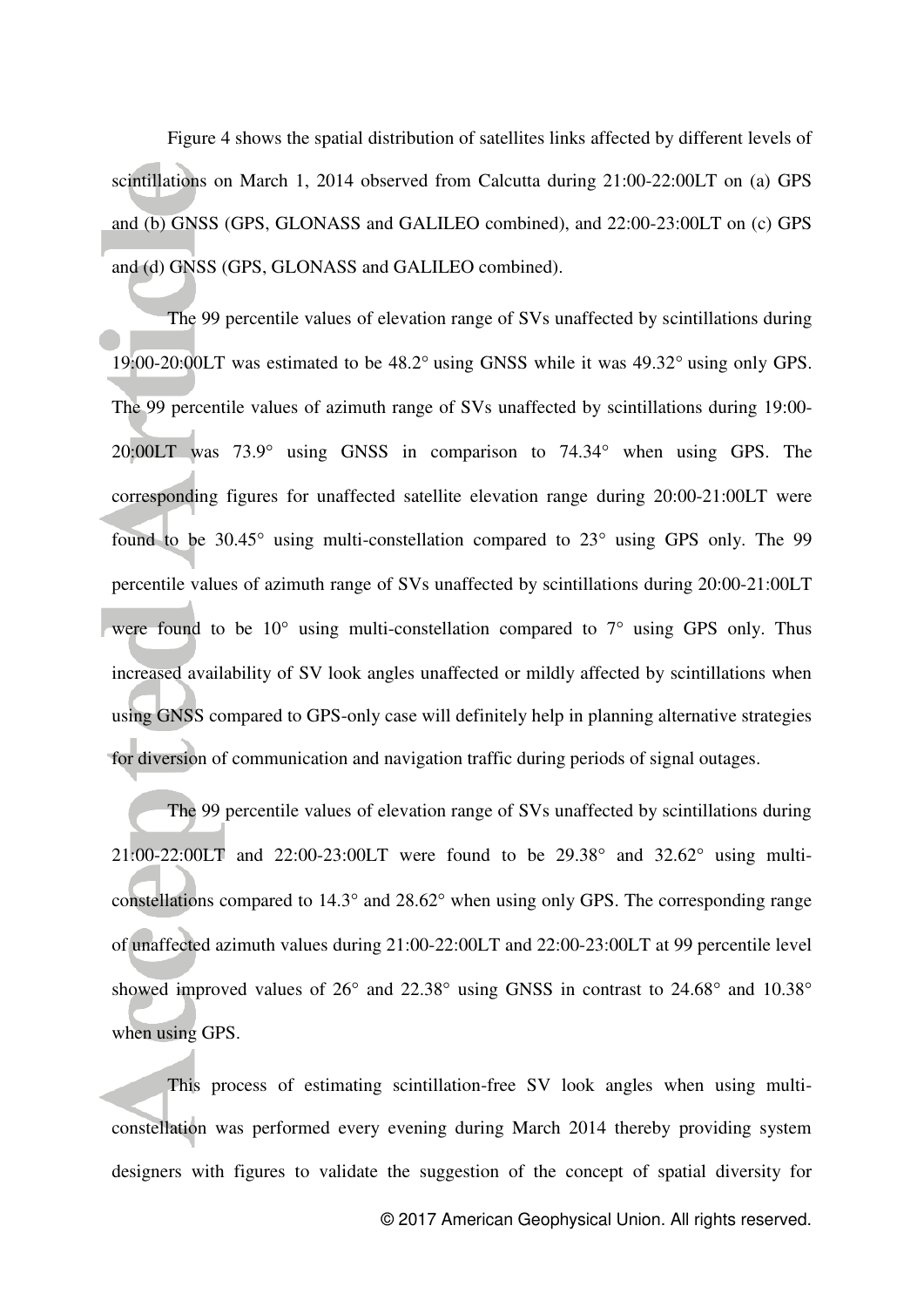scintillation mitigation. Variabilities were noted in the scintillation-free look angle ranges at different hours which may be attributed to the temporal behaviour of equatorial ionospheric scintillations.

Figure 5 shows the overall results combining the values of intense scintillation-free  $(S_4<0.6)$  range of (a) elevation and (b) azimuth angles for different SV links over the entire month of March 2014 during 19:00-01:00LT. It is noted that predominantly there is an improvement in availability of intense scintillation-free range of look angles for SV links at all hours for elevation. The percentage improvement when using GPS and GNSS was calculated to be 10% to a maximum of 44% in terms of elevation angle swath. For azimuth, the percentage improvement was more, typically in the range of 28%-47%, with the exception of 21:00-22:00LT and 00:00-01:00LT when marginal decrement in availability  $\sim$ 2% and 5% respectively was noted.

 Figure 6 shows the number of GPS and GNSS satellites tracked every hour during 19:00-23:00LT on March 1, 2014 from Calcutta. The red dots indicate the number of multiconstellation satellites, combining GPS, GLONASS and GALILEO while the black dots represent the number of GPS satellites. It is observed that during 20:00-21:00LT and 21:00- 22:00LT, the number of GPS satellites tracked dropped to a minimum value of 5 and 4 respectively. During the same interval of time, the minimum number of GNSS satellites tracked were 9 and 8 respectively. It is interesting to note that during 20:00-21:00LT and 21:00-22:00LT, intense scintillations with  $S_4$ >0.6 occurred on a number of GPS satellite links as evident from Figures  $3(c)$  and (d), and  $4(a)$  and (b) respectively.

 The position information provided by a GPS receiver is eventually a measure of the ability of the system to perform under various adverse ionospheric conditions, notable among them being ionospheric scintillations. Figures 7(a) and (b) shows the receiver position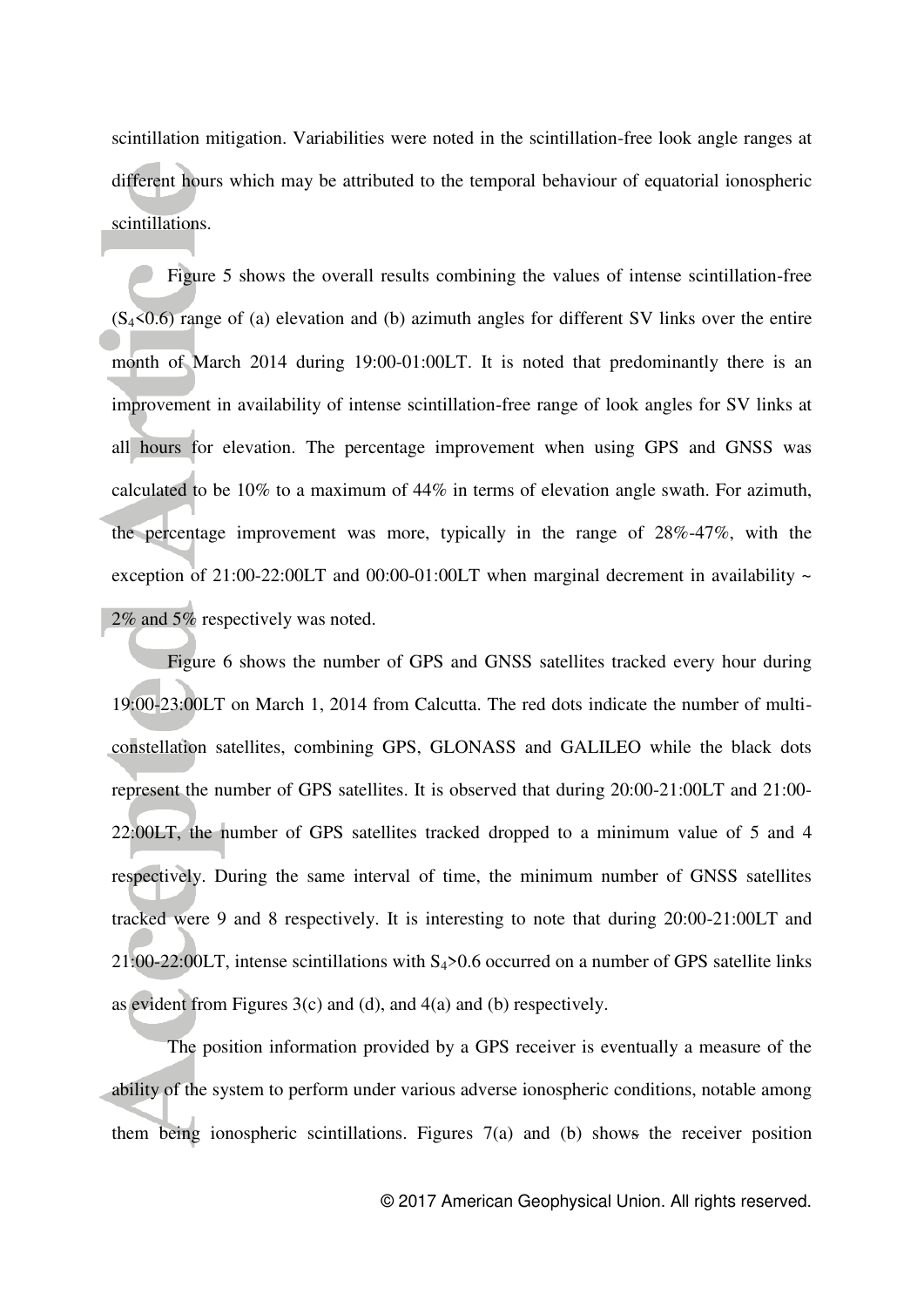deviations in latitude and longitude respectively, measured in meters, every hour at 1 second interval during 19:00-23:00LT of March 1, 2014 using GPS as well as GNSS. The points marked in black correspond to GPS observations while those in red are for GNSS. The less spread of the points when using GNSS highlight the improvement obtained in position determination under conditions of scintillations when using multi-constellation compared to GPS. The deviations in position are calculated by taking the instantaneous position differences from the mean position, estimated during 05:00-06:00LT of March 1, 2014. Maximum latitude and longitude deviations are found to be about 7m using GPS during 20:00-21:00LT and 21:00-22:00LT. During these time intervals, number of GPS satellites tracked dropped to 5 and 4 respectively. It is important to note that during these time intervals, almost all the GPS links tracked from Calcutta were affected by intense scintillations as evident from Figures 3(c) and 4(a) respectively. In comparison, some GNSS links other than GPS were available and unaffected by intense scintillations as shown in Figures 3(d) and 4(b). Figures 8(a) and (b) show the composite plot for the month of March 2014 showing latitude and longitude deviations respectively during 19:00-01:00LT. The 99 percentile values of latitude and longitude deviations measured every hour for different days of the whole month have been plotted in this figure.

 Table 1 shows the 99 percentile values of maximum latitude and longitude deviations in position of the receiver every hour during 19:00-01:00LT every day for the month of March 2014. Percentage improvements in position accuracy using GNSS compared to GPS are also indicated in the table. Every hour, less deviations in receiver position are noted when using multi-constellation compared to GPS.

 Figures 9(a)-(f) shows the ground projections of the 350-km ionospheric pierce points (IPP) available every hour during 19:00-01:00LT using GPS and multi-constellation for the whole month of March 2014 during periods of scintillations having  $0.2 \leq S_4 \leq 0.6$ . The black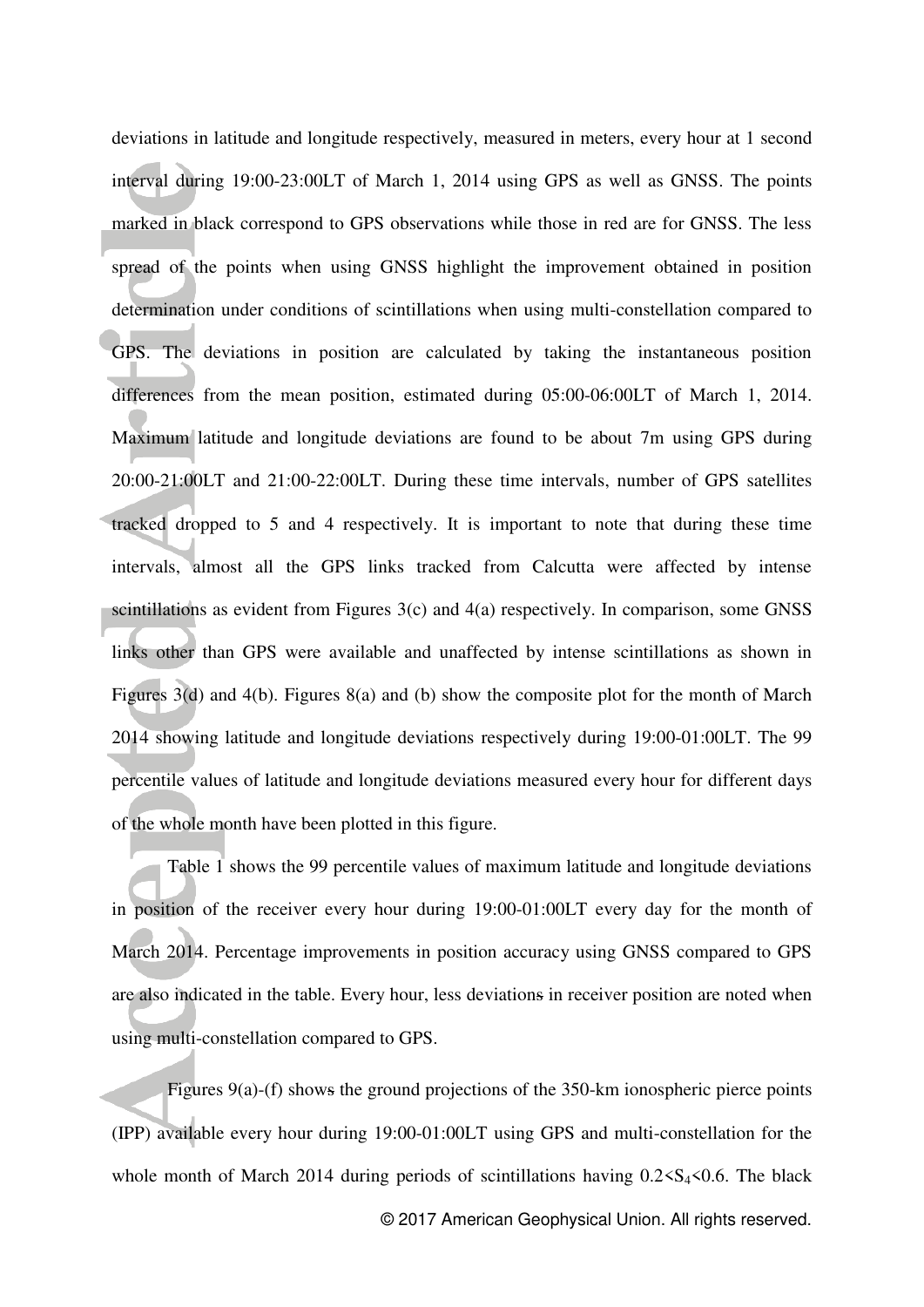curve joins the points marking the outer extent of the IPPs using GPS while the red curve shows the same for GNSS. During 20:00-21:00LT, latitudinal improvement in IPP extent is found to be about  $2^{\circ}$ , while during 21:00-22:00LT, longitudinal enhancement in IPP extent is about  $4^\circ$ , when using multi-constellation. Distinctly larger area of availability of multiconstellation satellite links unaffected by intense scintillations could be seen compared to GPS thereby providing definite advantage when using spatial diversity.

#### **Discussions**

The geometry of GNSS constellations follow a pre-defined pattern ensuring availability of at least 18-20 satellites (combining GPS, GLONASS and GALILEO) at any time from any point on the surface of the Earth. Generation and subsequent development of ionospheric irregularities from early evening to midnight local times from a station like Calcutta has been documented using GPS transmissions [*DasGupta et al.*, 2004]. The results presented in this paper gives a combined information of the above two factors thereby providing quantitative estimates for using multi-constellation satellite links for position-fixing under conditions of ionospheric scintillations.

The morphology of equatorial ionospheric scintillations highlighting its origin and subsequent development from early evening to late night hours has been studied extensively. From the perspective of GNSS based navigation, it is important that satellite links should be available and should not experience intense ionospheric scintillations so as to be usable for accurate position determination by the receiver. From the stand-point of GPS receivers, it has been frequently observed from stations like Calcutta situated in the anomaly crest region that 6- 8 satellite links have been affected by intense scintillations leaving only 3-4 usable links which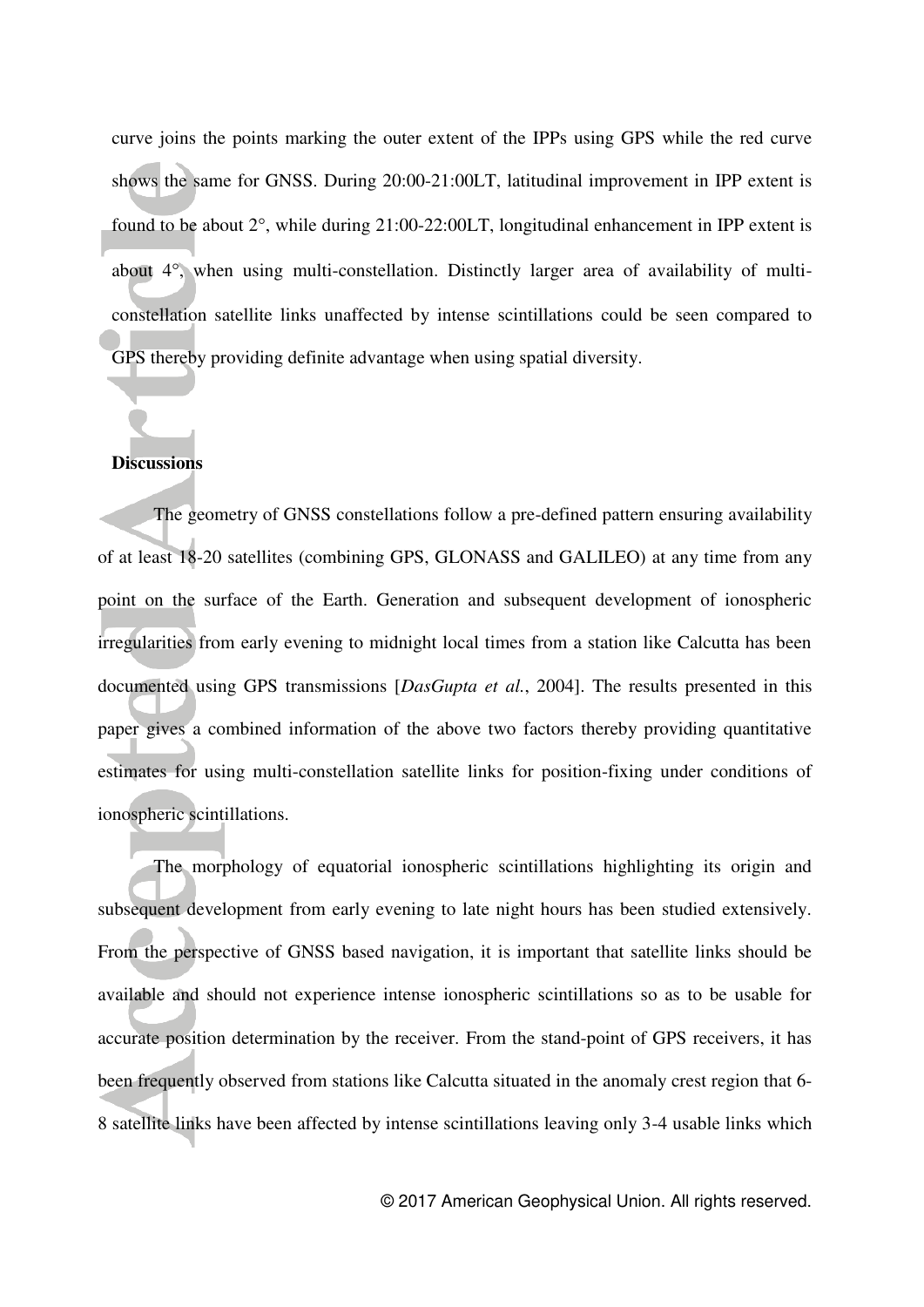thereby reduces the accuracy of position-fixing. This problem could be solved if an effective strategy of interoperability of satellites across different constellations could be developed when using GNSS receivers capable of receiving signals from GPS, GLONASS and GALILEO simultaneously. Larger number of usable satellite links provides greater number of satellite combinations and hence better optimization possibilities for the receiver while determining its position [*Kaplan and Hegarty*, 2006]. It had been understood that availability of satellite links will be increased once multi-constellation GNSS signals are being received. However the exact number of satellites and their variability in terms of availability at different hours of a day has not been extensively studied from the geophysically sensitive Indian longitude sector post 2002 when GLONASS constellation had degenerated to a few satellites only. Figure 1 addresses this issue and quantifies the number of satellites typically available every hour from Calcutta. The sky plots in Figures 2, 3 and 4 showing spatial distribution of amplitude scintillations affecting satellite links observed from Calcutta clearly demonstrate the advantages that accrue once multi-constellation satellite signals are received, as a possible mechanism to maintain acceptable level of accuracy during periods of ionospheric scintillations. Availability of satellite links (which follows a pre-determined orbital geometry) is more when using multiconstellations compared to GPS-only condition. Observation of ionospheric scintillations (caused by intersection of drifting ionospheric irregularities with satellite links) follows an established morphology of irregularity occurrence. The results presented in this paper shows improvement in performance of satellite-based positioning when using multi-constellation only when 1) satellite links are available following their pre-defined orbital trajectory, and 2) are not affected by intense amplitude scintillations following the morphology of occurrence of ionospheric irregularities. Thus the values of intense scintillation-free look angles arrived at are a combination of the above two factors. Although the number of satellite links affected by scintillations may be more when using multi-constellation, the number of links unaffected may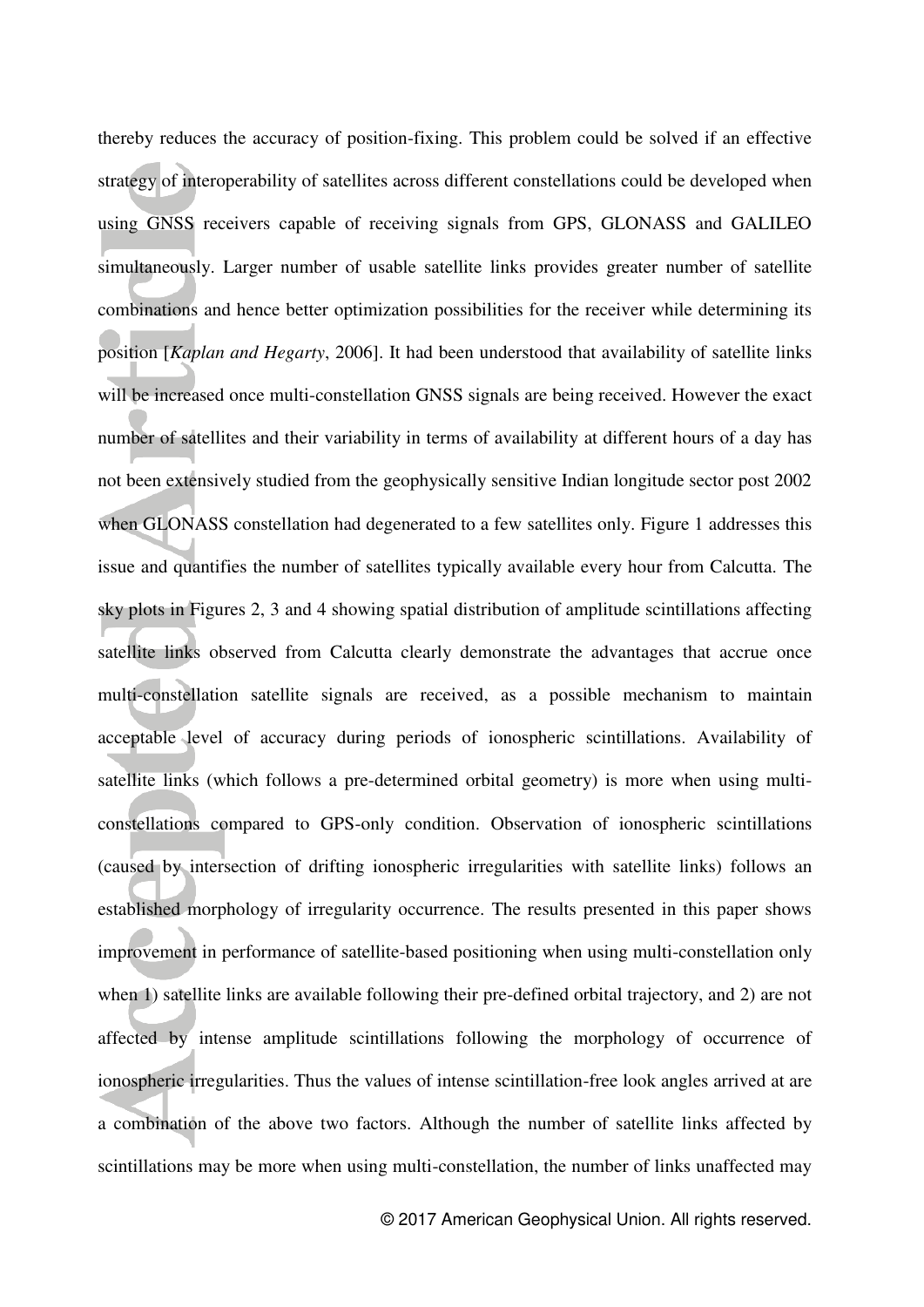be also more. Accuracy of position-fixing could be retained when more number of intense scintillation-free satellite links are available in the user receiver's range of reception. Impact of scintillation on GNSS receiver performance using various low latitude datasets using multiple phase screen formulation and specific application to LPV 200 guidance for aircrafts have been reported [*Ghafoori and Skone*, 2015; *Seo et al.*, 2014].

The information on the range of intense scintillation-free elevation and azimuth angles observed over the month of March 2014 from Calcutta shows improved user receiver and satellite geometry every hour during 19:00-01:00LT when using GNSS compared to GPS, which usually corresponds to the period of intense amplitude scintillations at L-band. Further, the values available from Calcutta situated near the northern crest of the Equatorial Ionization Anomaly (EIA) correspond to some of the worst-case figures and could serve as a benchmark for the international Space Weather community. Thus better position accuracy should be obtained corresponding to improved satellite-user geometry in terms of availability of larger scintillation-free elevation and azimuth angles of satellite vehicle links at a particular hour. Deviations in receiver position from the mean are high  $\sim$ 7m during periods of intense scintillations on the representative case of March 1, 2014 coupled with non-availability of sufficient number of unaffected GPS links as shown in Figures 6 and 7. The composite plot for March 2014 in Figure 8 shows maximum latitude deviation equivalent to 12m when using GPS and 6m when using GNSS during 21:00-22:00LT. The corresponding equivalent longitude deviations are 12m for GPS during 22:00-23:00LT and 5m for GNSS during 20:00-21:00LT. Modelling of receiver position deviations during periods of scintillations at equatorial latitudes could serve as an accurate diagnostic measure during Space Weather events. However present understanding of background ionospheric processes preceding ionospheric irregularity generation coupled with receiver hardware and software response during periods of signal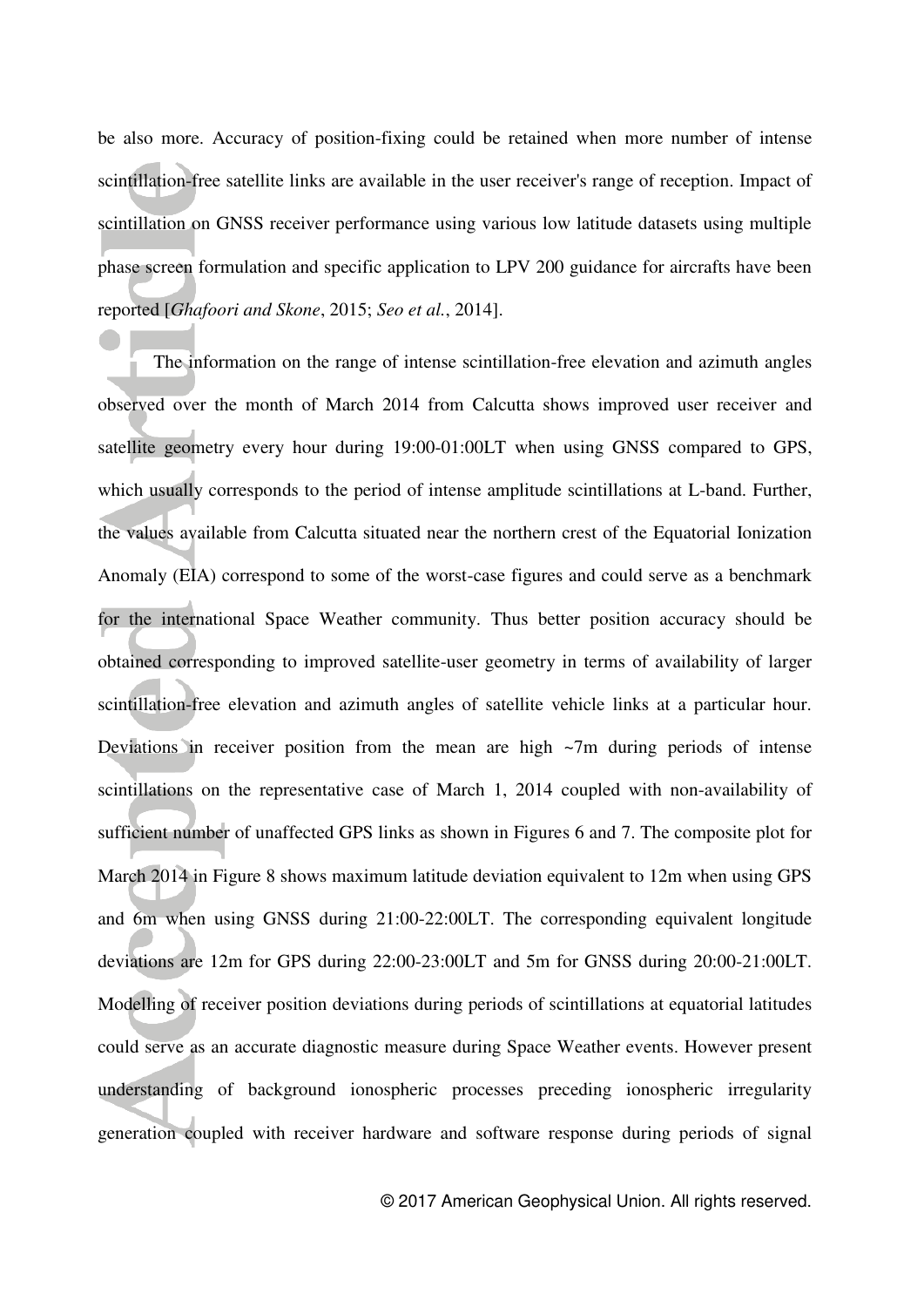outages, is an evolving topic which needs significant advancement before implementation. It is important to note that *DasGupta et al.* [2004] had also shown GPS position deviations from Calcutta for measurements made in February 2001 (Figures 3 and 4 from that paper) where the deviations did not follow a well-defined distribution during periods of scintillations.

Figure 9 shows the 350-km ionospheric pierce points (IPPs) corresponding to GPS and multi-constellation satellites showing scintillations having  $0.2 \le S_4 \le 0.6$  i.e. unaffected by intense scintillations. Hence the outer bounds of these satellite tracks when joined provides the spatial area over which satellites are unaffected by intense scintillations during a particular period of time. Hence for multi-constellations, this area is more indicating greater coverage area of satellite tracks unaffected by intense scintillations compared to GPS-only which is helpful in maintaining a certain level of accuracy in the performance of the system. An extended area of coverage of IPPs  $\sim 2^{\circ}$  in latitude and 4 $^{\circ}$  in longitude are noted from Figure 9 when using GNSS compared to GPS. This implies application of larger grid size and hence less number of reference stations to address the issue of large spatial gradient of ionization existing in the equatorial region during a major part of the day, and occurrence of ionospheric irregularities during post-sunset hours.

In the next decade, the GNSS environment is going to undergo a major transformation. First, two more GNSS core constellations are expected to be launched/augmented, GALILEO and COMPASS over the existing GPS and GLONASS. When these constellations are in their final operational capability, there will be three times more ranging sources. Secondly, GPS and the new core constellations will broadcast signals in two frequencies L1 and L5 (E5a or b for GALILEO). These signals will be available for civil aviation, allowing users to cancel the pseudorange errors due to the ionosphere. The relative robustness of these different frequencies needs to be assessed under intense scintillation conditions. Thus application of frequency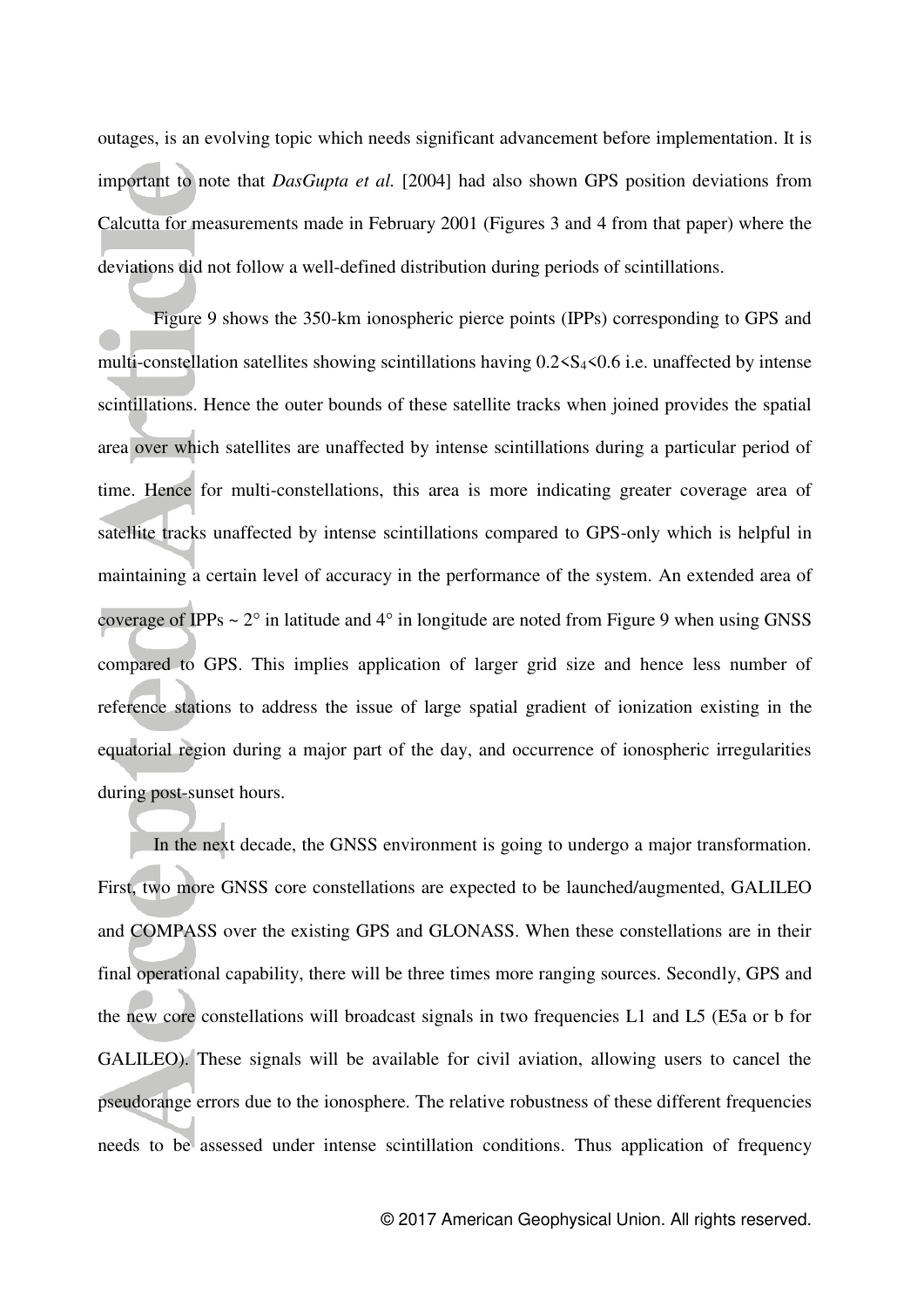diversity techniques as well as the concept of spatial diversity suggested in this paper could serve as a potent combination in combating equatorial ionospheric scintillations.

### **Acknowledgements**

This research has been sponsored in part by the University Grants Commission (UGC), Govt. of India through the Centre of Advanced Study (CAS) program at the Institute of Radio Physics and Electronics, University of Calcutta, Calcutta, India. The authors acknowledge Asian Office of Aerospace Research and Development (AOARD) for providing the SCINDA data (https://capricorn.bc.edu/scinda/india). The GPS and multi-constellation data used in this paper are available with Prof. A. Paul (ashik paul@rediffmail.com).

#### **References**

Akala, A.O., A. Awoyele and P.H. Doherty (2016), Statistics of GNSS amplitude scintillation occurrences over Dakar, Senegal, at varying elevation angles during the maximum phase of solar cycle 24, *Space Weather*, doi:10.1002/2015SW001261.

Arenas, J., E. Sardon, A. Sainz, B. Ochoa and S. Magdaleno (2016), Low-latitude ionospheric effects on SBAS, *Radio Sci.*, doi:10.1002/2015RS005863.

Banerjee, P., A. Bose and A. DasGupta (2002), The usefulness of GLONASS for positioning in the presence of GPS in the Indian subcontinent, *J. Navig.*, 55, 463-475.

Briggs, B.H., and J.A. Parkin (1963), On the variation of radio star and satellite scintillation with zenith angle, *J. Atmos. Terr. Phys.*, *25*(6), 339-366.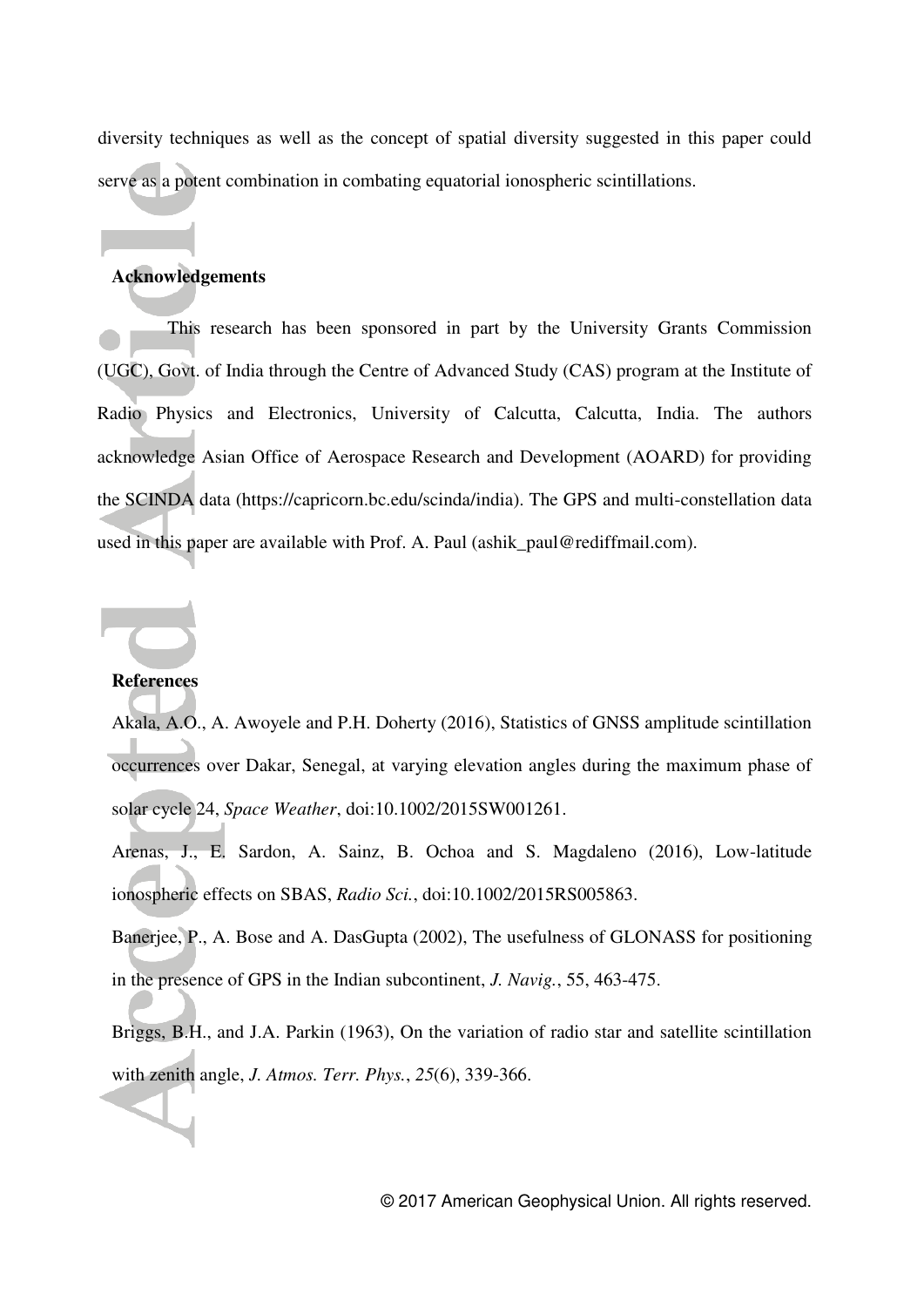Carrano, C. S., and K.M. Groves (2010), Temporal decorrelation of GPS satellite signals due to multiple scattering from ionospheric irregularities, *Proc. of the 2010 Institute of Navigation ION GNSS Meeting*, pp. 361–374, Institute of Navigation, Portland, Oreg.

Das, A., K.S. Paul, S. Halder, K. Basu, K. and A. Paul (2014), Characteristics of equatorial ionization anomaly (EIA) in relation to transionospheric satellite links around the northern crest in the Indian longitude sector, *Ann. Geophys.*, 32, 91-97, doi:10.5194/angeo-32-91- 2014.

DasGupta, A., S. Ray, A. Paul, P. Banerjee and A. Bose (2004a), Errors in position-fixing by GPS in an environment of strong equatorial scintillations in the Indian zone, *Radio Sci.*, *39*, RS1S30, doi:10.1029/2002RS002822.

DasGupta, A., A. Paul, S. Ray, A. Das and S. Ananthakrishnan (2006), Equatorial bubbles as observed with GPS measurements over Pune, India, *Radio Sci.*, *41*, RS5S28, doi:10.1029/2005RS003359..

Engavale, B., A. Bhattacharyya (2005), Spatial correlation function of intensity variations in the ground scintillation pattern produced by equatorial spread-F irregularities, *Ind. J. Radio & Space Phys.*, 34, 23-32.

Ghafoori, F. and S. Skone (2015), Impact of equatorial ionospheric irregularities on GNSS receivers using real and synthetic scintillation signals, *Radio Sci.*, doi:10.1002/2014RS005513.

Jiao, Y. and Y.T. Morton (2015), Comparison of the effect of high-latitude and equatorial ionospheric scintillation on GPS signals during the maximum of solar cycle 24, *Radio Sci.*, doi:10.1002/2015RS005719.

Kaplan, E.D. and C. Hegarty (Eds.) (2006), *Understanding GPS: Principles and Applications*, 2nd Ed., Artech House, Norwood, MA.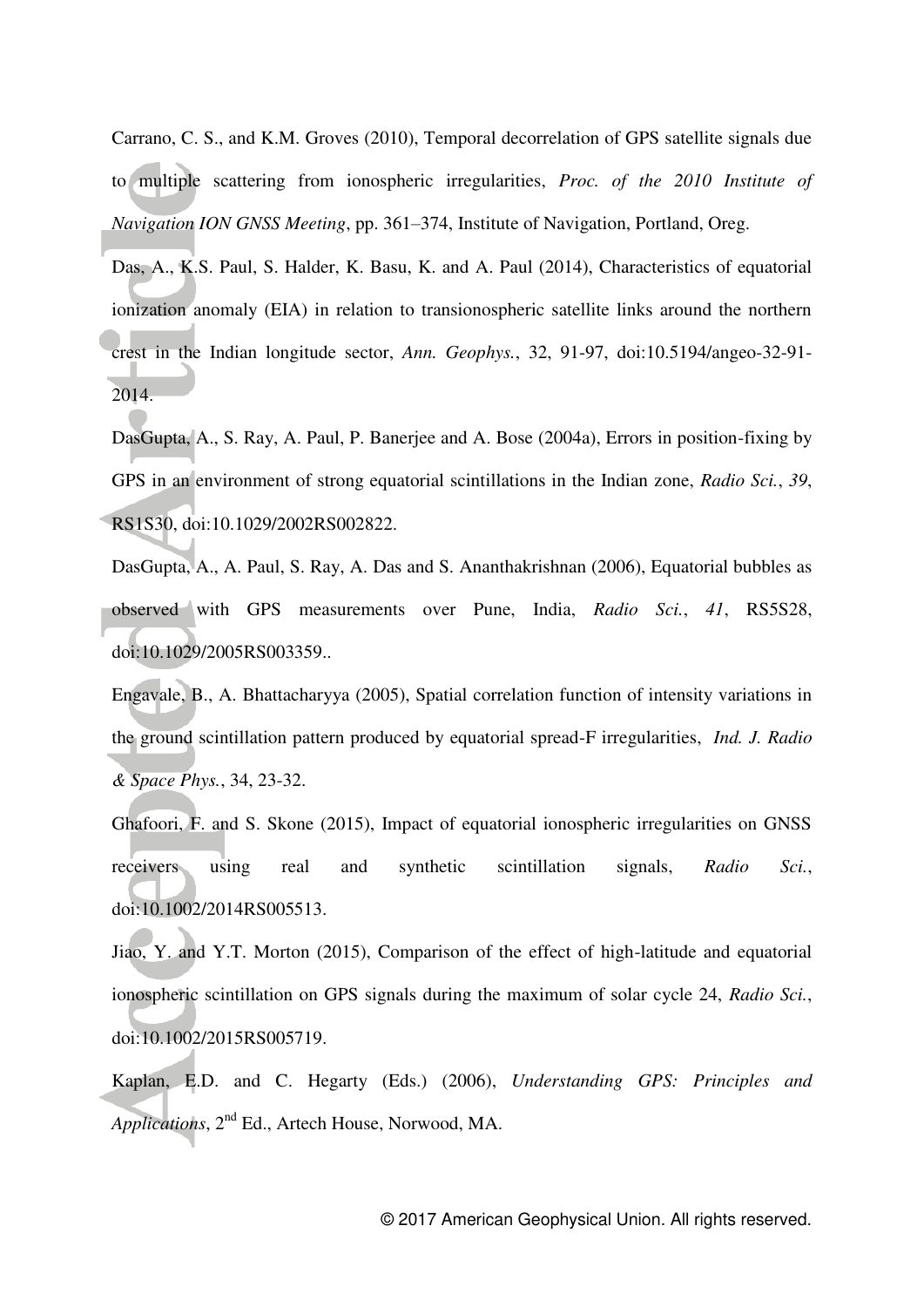Humphreys, T. E., Psiaki, M. L., Ledvina, B. M., Cerruti, A. P. and P. M. Kintner Jr. (2010a), Data-driven testbed for evaluating GPS carrier tracking loops in ionospheric scintillation, *IEEE Trans. Aerosp. Electron. Syst.*, 46(4), 1609–1623.

- Li, G., B. Ning., H. Yuan (2007), Analysis of ionospheric scintillation spectra and TEC in the Chinese low latitude region, *Earth Planets Space*, 59, 279-285.
- Parkinson, B.W., J.J. Spilker (1996), *Global Positioning System: Theory and Applications*, American Inst. of Aeronautics and Astronautics, Inc.
- Paul A., A. Das, S.K. Chakraborty and A. DasGupta (2005), Estimation of satellite-based augmentation system grid size at low latitudes in the Indian zone, *NAVIGATION*, *52*, 15-22.
- Paul, A., A. Das, and A. DasGupta (2011), Characteristics of SBAS grid sizes around the northern crest of the equatorial ionization anomaly, *J. Atmos. Sol. Terr. Phys.*, 73, 1715–

1722.

13.

- Paul, A., B. Roy, S. Ray, A. Das, and A. DasGupta (2011), Characteristics of intense space weather events as observed from a low latitude station during solar minimum, *J. Geophys. Res.*, 116, A10307, doi:10.1029/2010JA016330.
- Ray, S., A. DasGupta, A. Paul, P. Banerjee (2003), Estimation of minimum separation of geostationary satellites for satellite-based augmentation system (SBAS) from equatorial ionospheric scintillation observations, *J. Navigation*, 56, 137-142.

Roy, B. and A. Paul (2013), Impact of space weather events on satellite-based Navigation, *Space Weather*, 11, 680–686, doi:10.1002/2013SW001001.

RTCA, Inc. (2006), Minimum Operational Performance Standards for Global Positioning System/Wide Area Augmentation System Airborne Equipment, RTCA DO-229D, December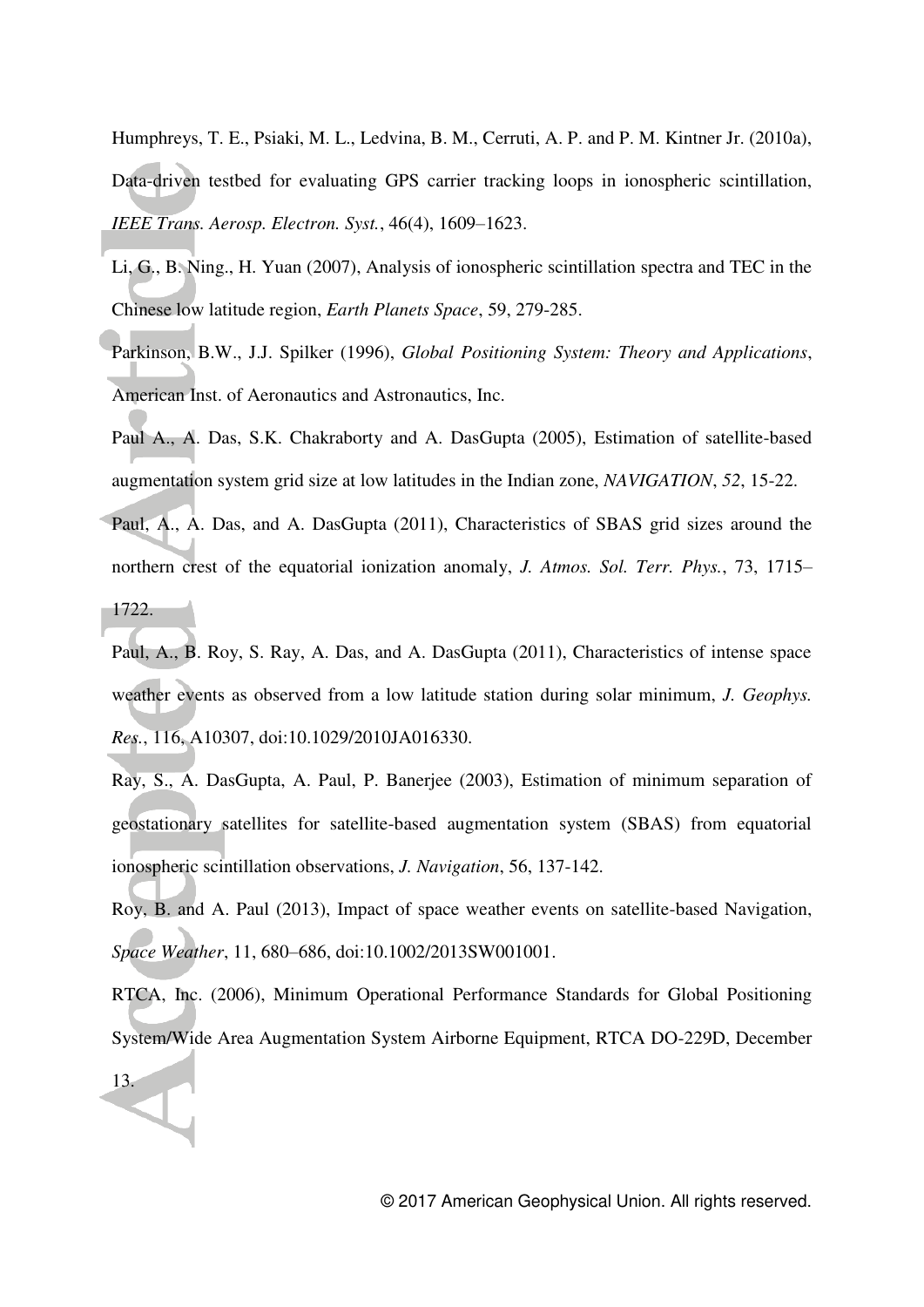Seo, J. T. Walter and P. Enge (2011), Correlation of GPS signal fades due to ionospheric scintillation for aviation applications, *Adv. Space Res.*, doi:10.1016/j.asr.2010.07.014

Seo, J. and T. Walter (2014), Future dual-frequency GPS navigation system for intelligent air transportation under strong ionospheric scintillation, *IEEE Trans. Intelligent Transportation Systems*, 15, 5, doi:10.1109/TITS.2014.2311590.

Whitney, H.E. (1974), Notes on the relationship of scintillation index to probability distributions and their uses for system design, *Rep. AFCRL-TR-74-0004*, AD778092, Air Force Cambridge Research Lab., Hanscom AFB., Ma., USA.

Whitney, H.E., J. Aarons, and C. Malik (1969), A proposed index for measuring ionospheric scintillations, *Planet Space Sci.*, *17*(5), 1069-1073.

Accepter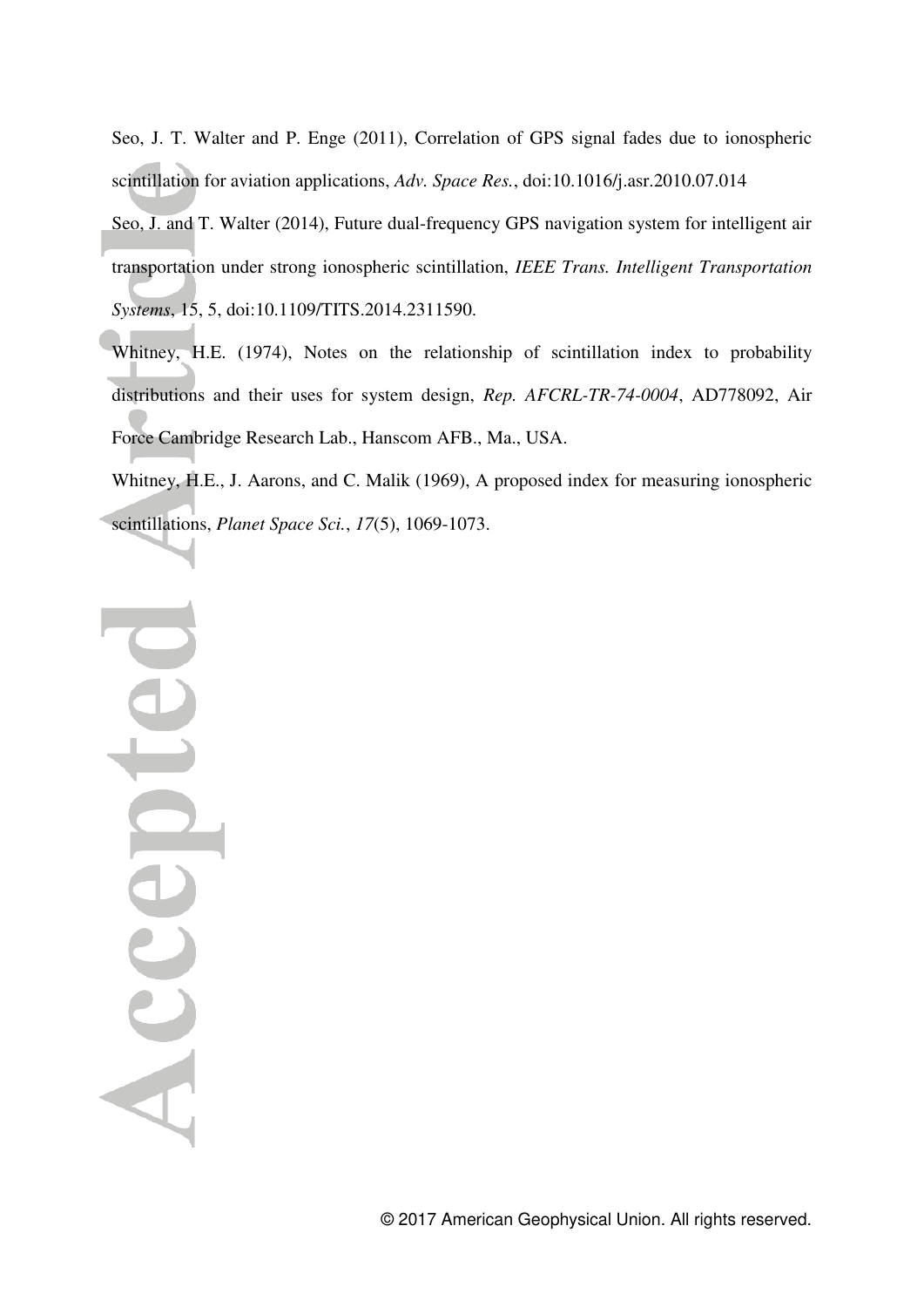## **Figure Captions**



ı Figure 1: Availability of GPS, GLONASS and GALILEO satellites from IRPE, Calcutta over

a 24 hour period from 06:00LT of March 23, 2014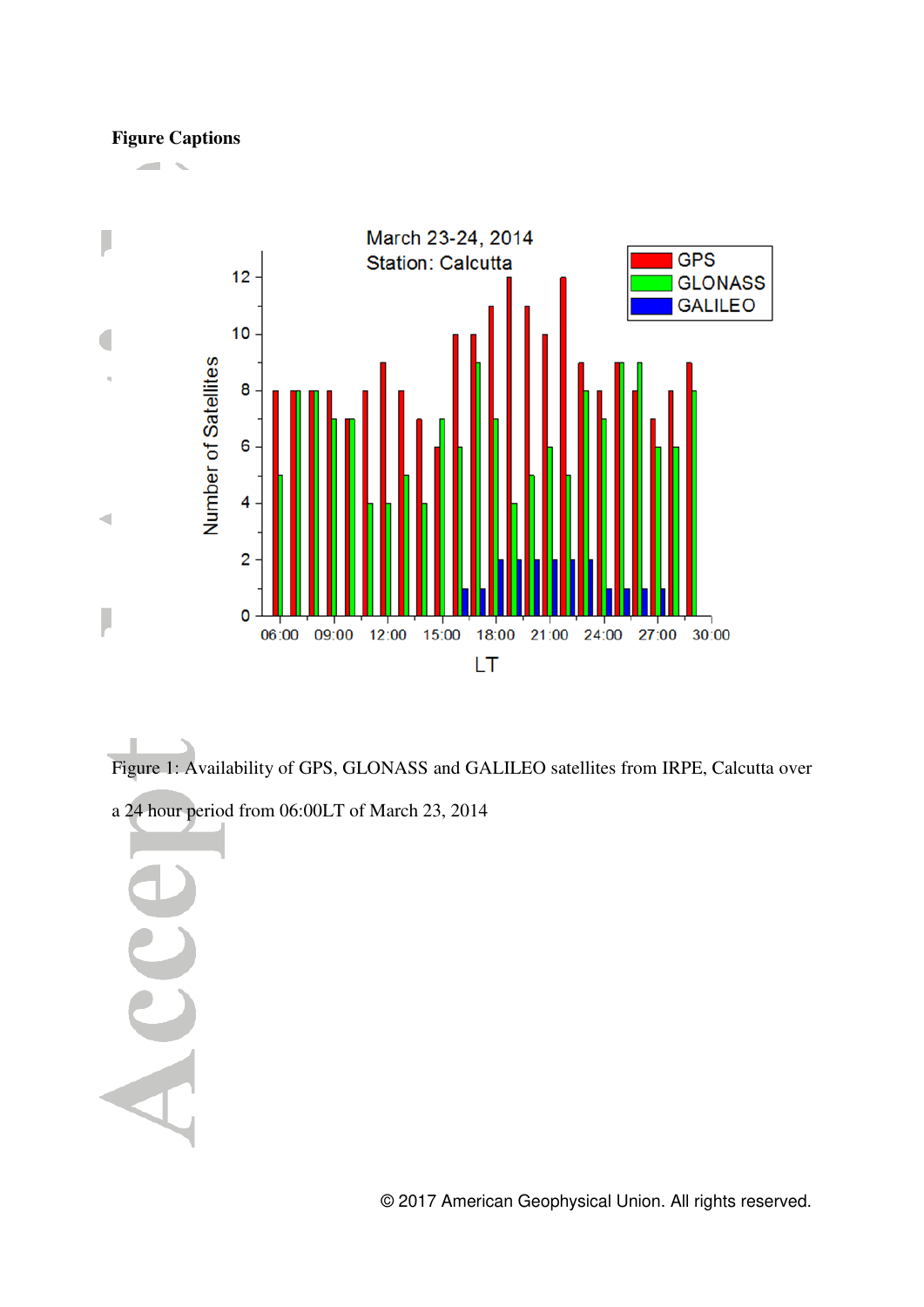March 15, 2014 Time: 19-20 LT **Station: Calcutta** 



Figure 2: Spatial distribution of (a) GPS and (b) GNSS combining GPS, GLONASS and GALILEO satellite links affected by different levels of scintillations during 19:00-20:00LT of March 15, 2014 as observed from Calcutta. The different colours on the 350-km subionospheric tracks of the satellites indicate varying levels of amplitude scintillations.

AC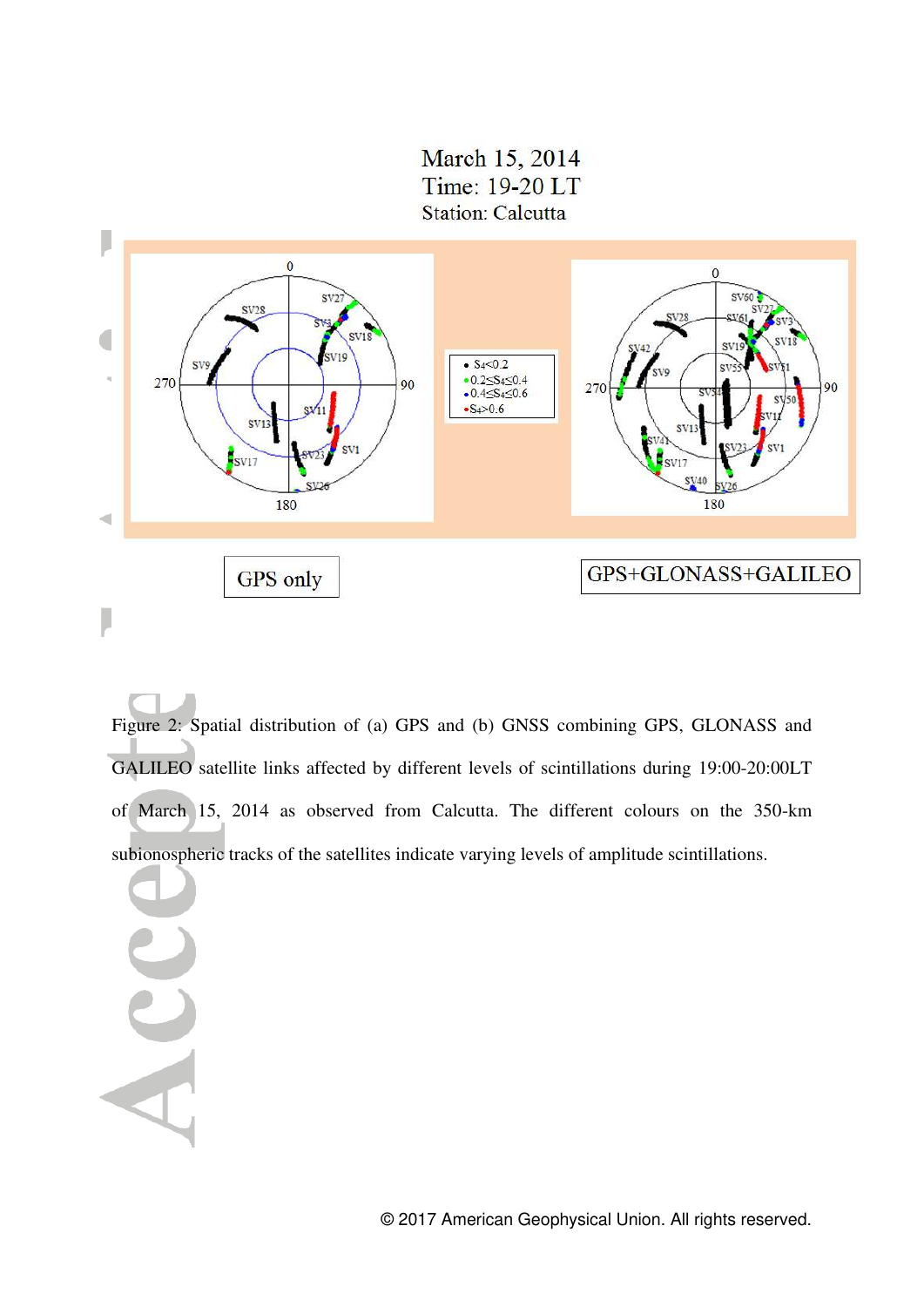

Figure 3: Spatial distribution of satellites links affected by different levels of scintillations on March 1, 2014 observed from Calcutta during 19:00-20:00LT on (a) GPS and (b) GNSS (GPS, GLONASS and GALILEO combined), 20:00-21:00LT on (c) GPS and (d) GNSS (GPS, GLONASS and GALILEO combined).

 $\overline{A}$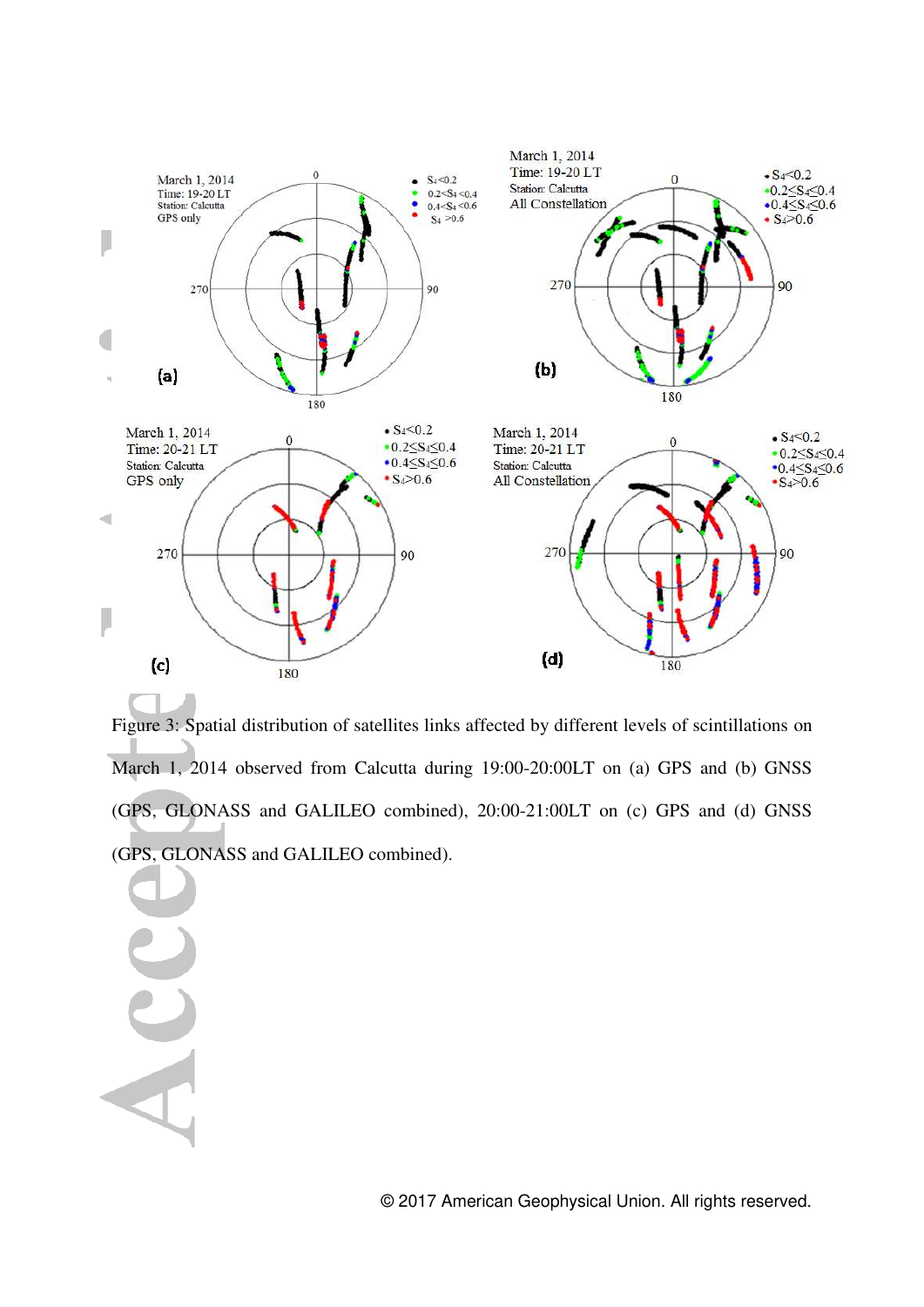

Figure 4: Spatial distribution of satellites links affected by different levels of scintillations on March 1, 2014 observed from Calcutta during 21:00-22:00LT on (a) GPS and (b) GNSS (GPS, GLONASS and GALILEO combined), 22:00-23:00LT on (c) GPS and (d) GNSS (GPS, GLONASS and GALILEO combined).

 $\overline{A}$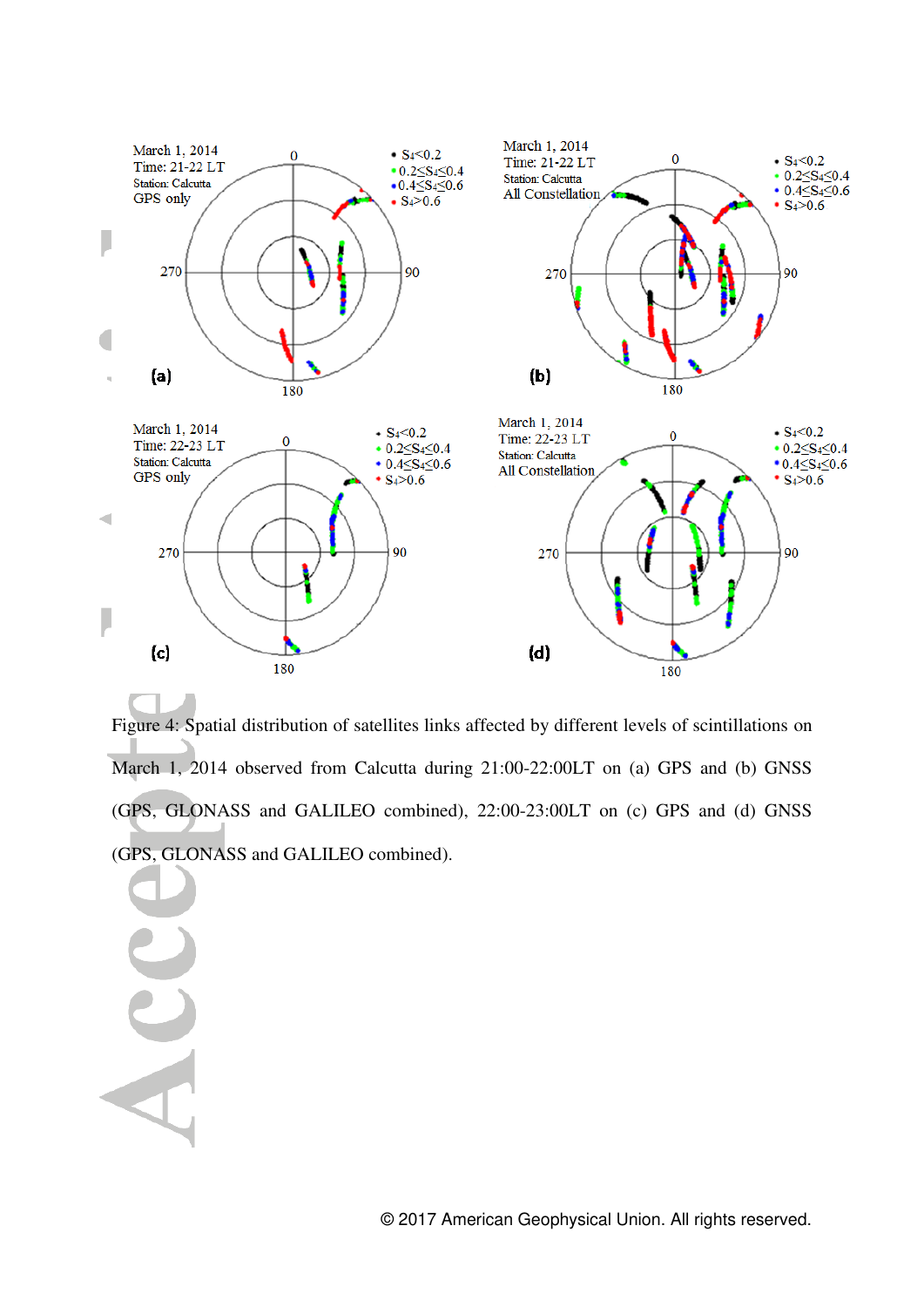

Figure 5: 99 percentile values of range of (a) elevation and (b) azimuth angles of GPS and GNSS (combining GPS, GLONASS and GALILEO) satellite links unaffected by intense scintillations (S<sub>4</sub><0.6) every hour during 19:00-01:00LT of March 2014.

J

 $\triangleleft$ 

J

© 2017 American Geophysical Union. All rights reserved.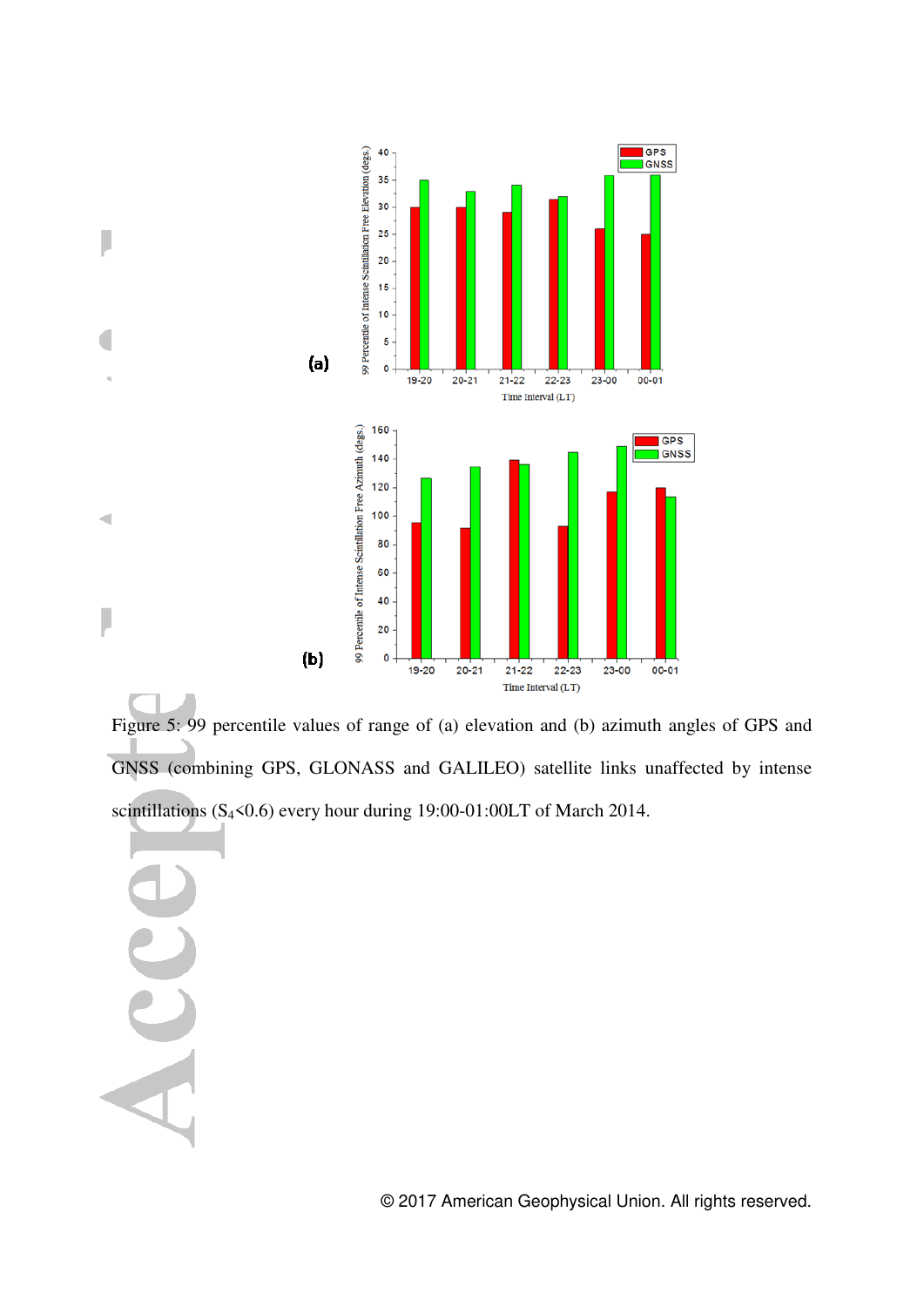

Figure 6: Number of GPS and GNSS satellites tracked every hour during 19:00-23:00LT on March 1, 2014 from Calcutta. The red dots indicate the number of multi-constellation satellites, combining GPS, GLONASS and GALILEO, while the black dots represent the number of GPS satellites.

A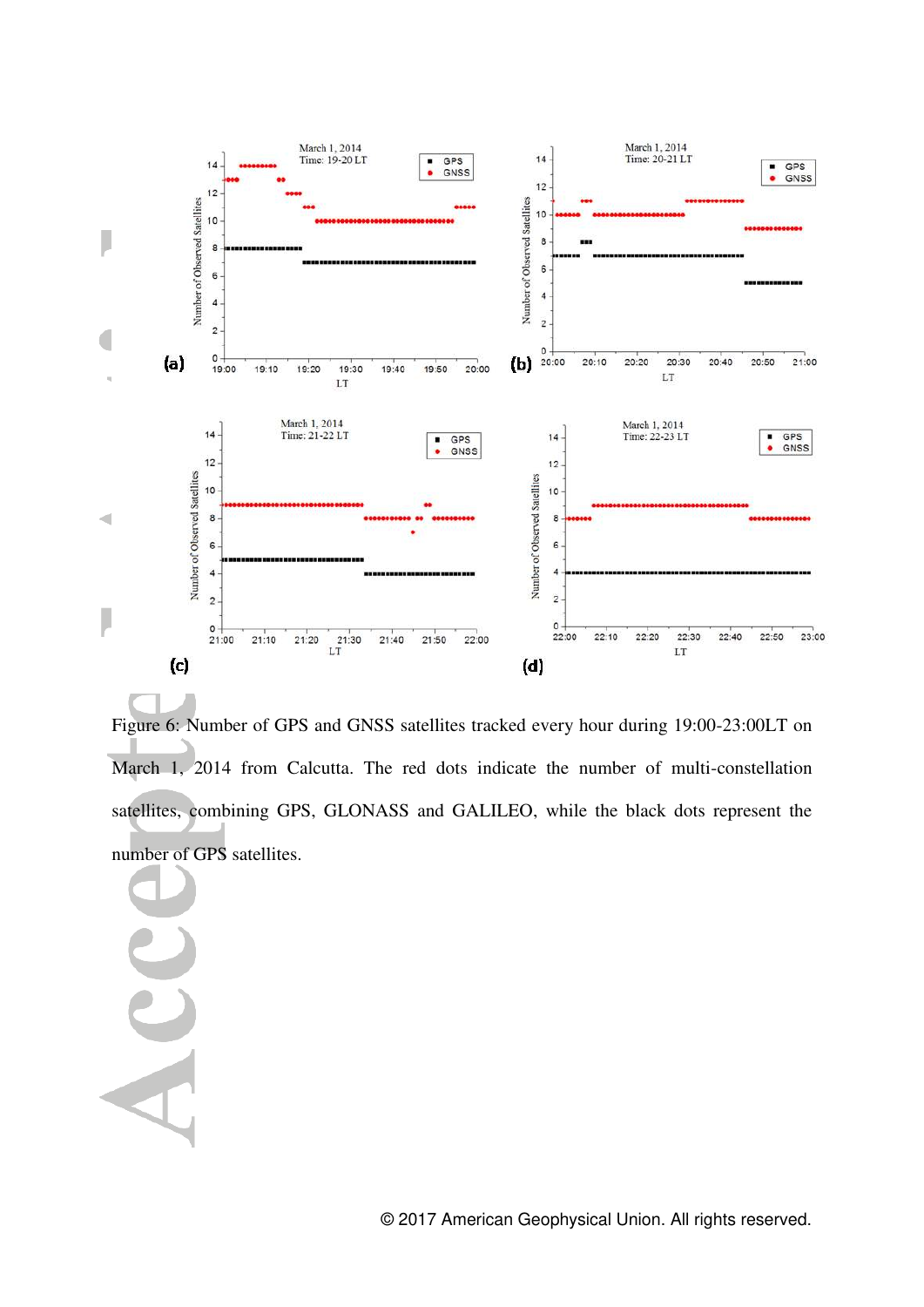

Figure 7: Receiver (a) latitude and (b) longitude deviations when using GPS and multiconstellation measured in meters during 19:00-23:00LT on March 1, 2014 at Calcutta. The black points correspond to GPS while the red ones indicate GNSS.

AC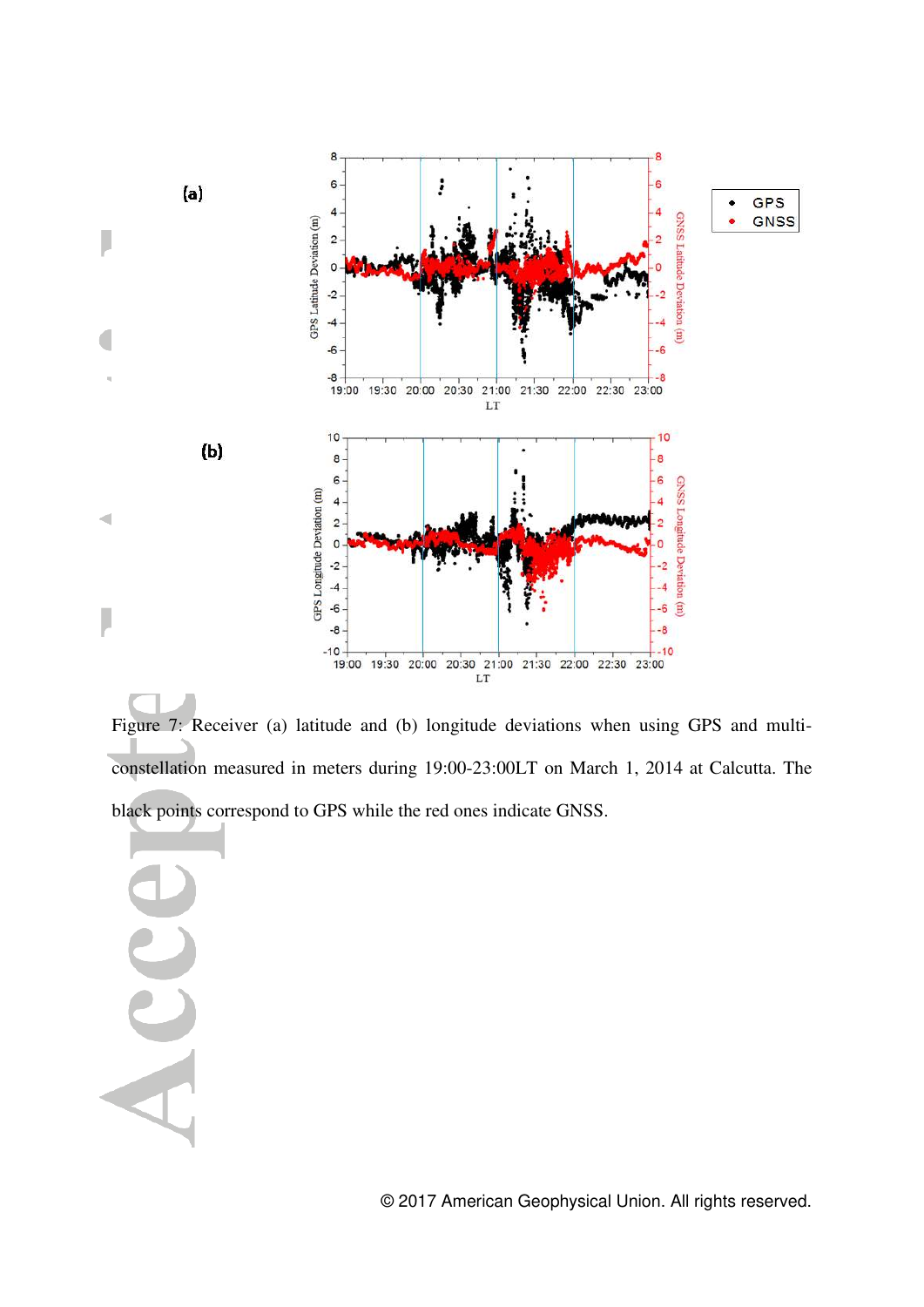

Figure 8: Composite plot for the month of March 2014 showing 99 percentile position errors of the receiver (a) latitude and (b) longitude, expressed in metres, during 19:00-01:00LT of different days. The black points show GPS positioning errors while the red ones indicate GNSS positioning errors.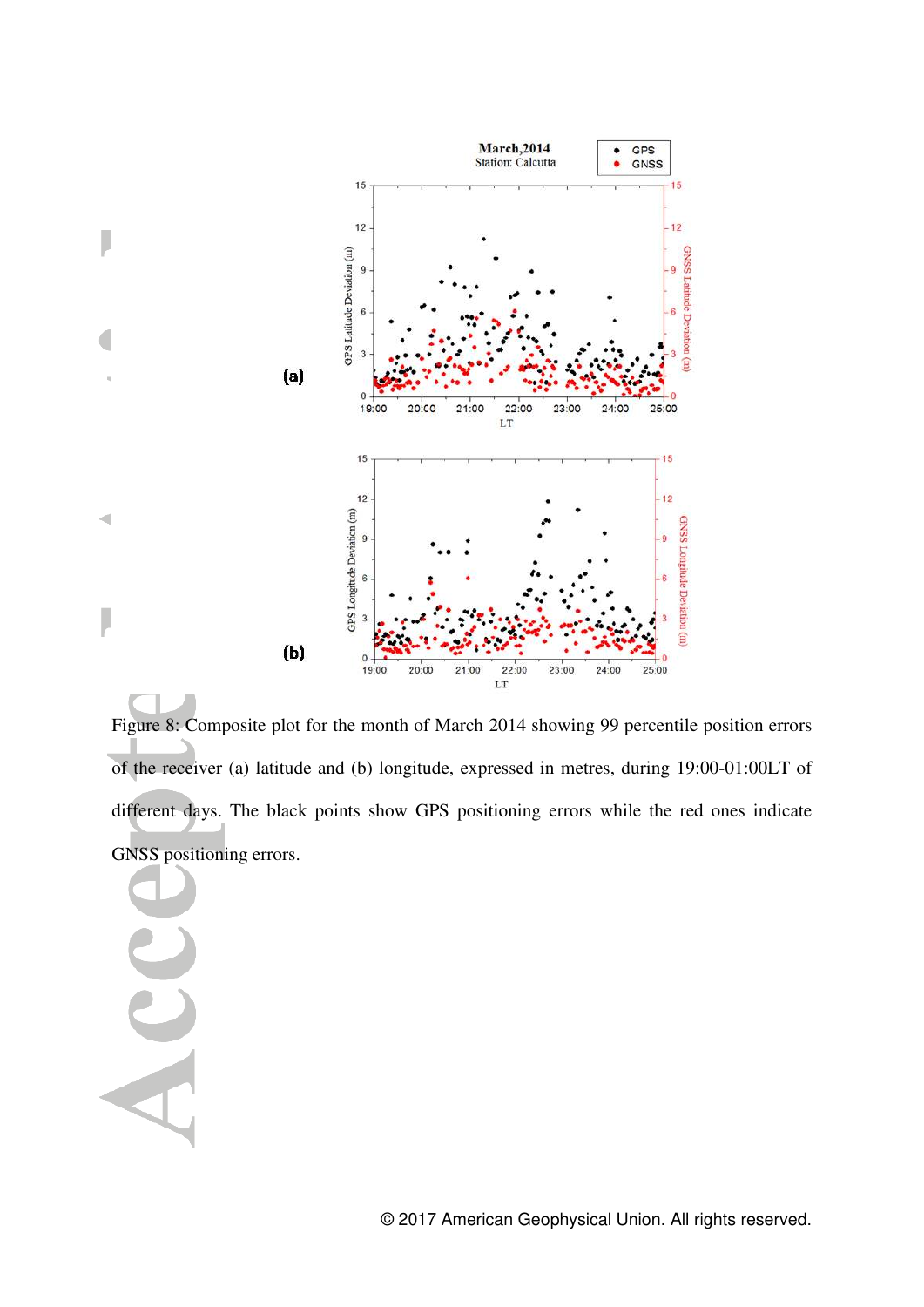

Figures 9(a)-(f): The ground projections of the 350-km ionospheric pierce points (IPP) of GPS and multi-constellation satellites unaffected by intense scintillations  $(0.2 < S<sub>4</sub> < 0.6)$ available every hour during 19:00-01:00LT using GPS and multi-constellation for the whole month of March 2014 during periods of scintillations  $(S_4>0.2)$ . The black curve joins the points marking the outer extent of the IPPs using GPS while the red curve shows the same for GNSS.